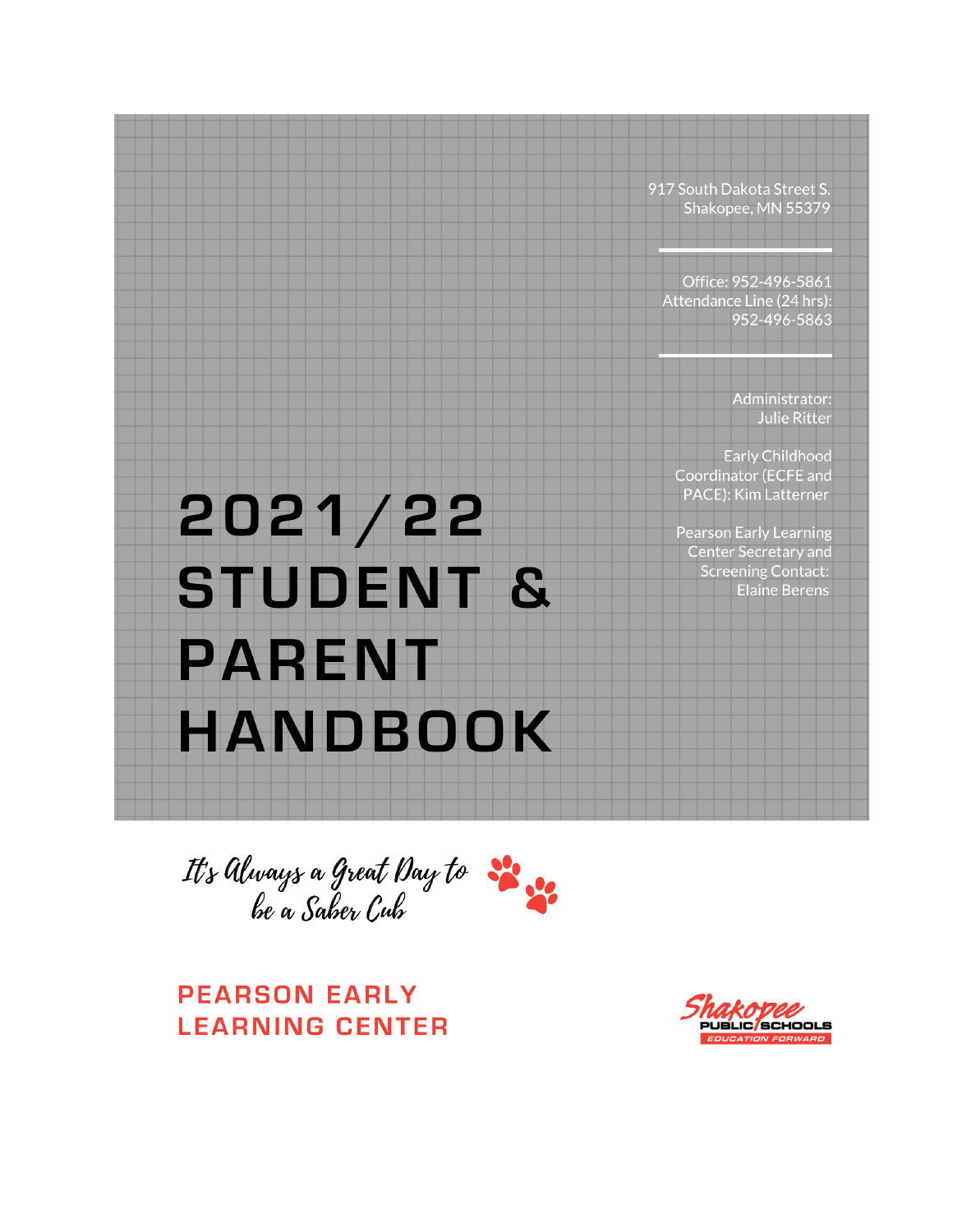### **Pearson Early Learning Center Contacts**

Lisa Rahn – Community Education Director 952.496.5025 Julie Ritter – Pearson Administrator/Principal and ECSE Supervisor 952.496.5860 Kim Latterner – Early Childhood Coordinator (ECFE and PACE) 952.496.5866 Missy Johnson - School Nurse 952.496.5864 Evelin Hernandez-Morales - Hispanic/Latino Cultural Liaison 952.496.5814 Elaine Berens – Pearson Early Learning Center Secretary 952.496.5861 Angella Stern – Pearson Early Learning Center Office Assistant 952.496.5875 Lynette Monnens - Special Services Assistant 952.496.5870

#### **Stepping Stones Phone Numbers**

Attendance Line 952.496.5863 Extended Care 952.496.5881

# **Table of Contents**

#### **School Beliefs and Core Values**

#### **Pearson Early Learning Center School-Wide Information**

 Program Guidelines Safety & Security Parent Involvement Health Information Early Childhood Screening School Calendar

#### **Early Childhood Program Information**

 Stepping Stones Preschool YMCA Extended Care Early Childhood Family Education (ECFE) & PACE Family Literacy Program Early Intervention & Early Childhood Special Education (ECSE)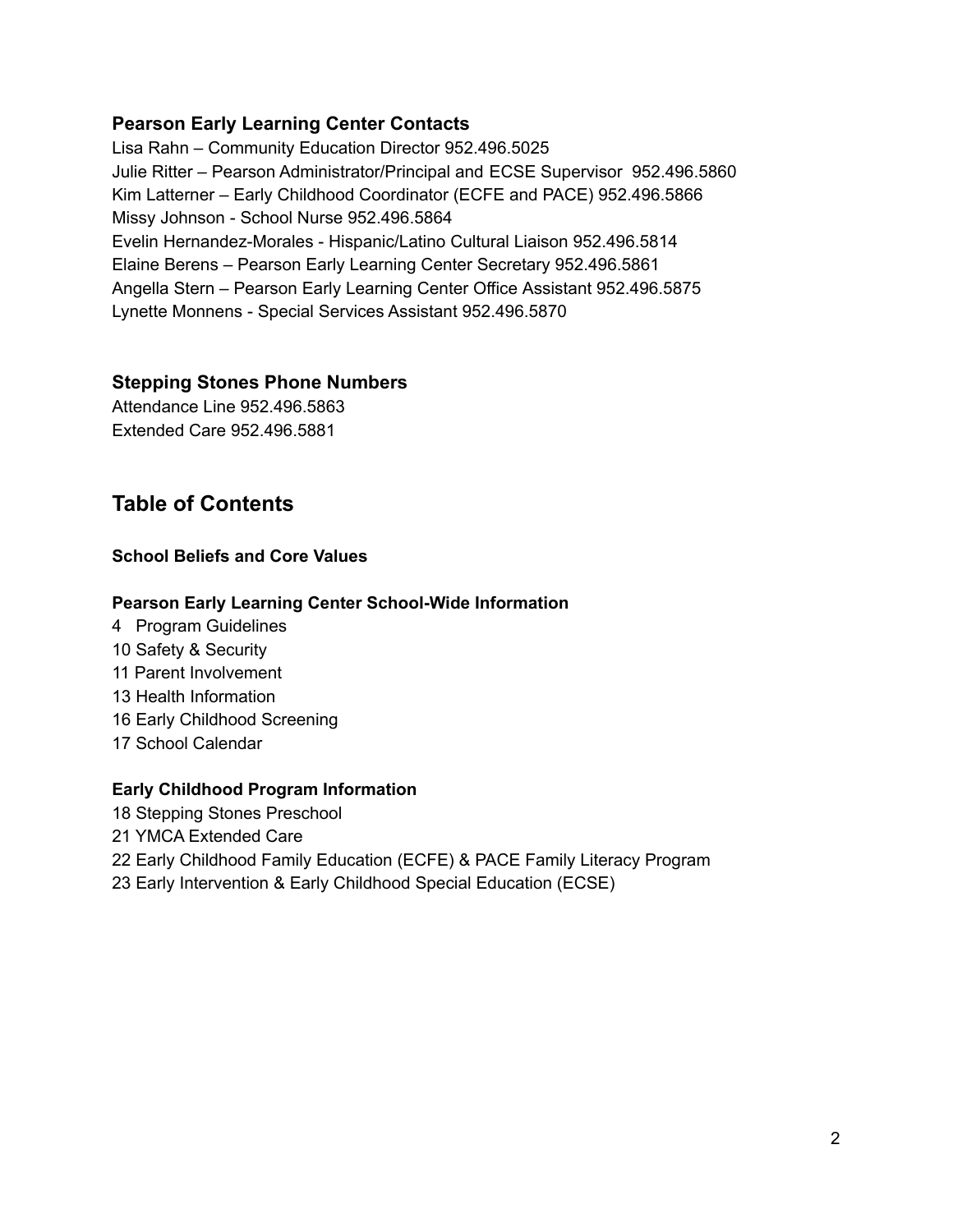# **Shakopee Public Schools Mission Statement**

Shakopee Schools, in partnership with our community, will educate lifelong learners to succeed in a diverse world.

# **Pearson Early Learning Center Mission Statement**

The Pearson Early Learning Center is a warm, welcoming community of learners. We are here to learn, explore and support one another.

# **Pearson Early Learning Center Core Values**

- We believe in educating and supporting the whole family.
- We believe students learn best through personalized approaches where student choice and differentiation are integral parts of learning.
- We believe in equitable learning experiences, defined by the characteristics of the children and families we serve.
- We believe in working collaboratively within and across our school community to support the development of the whole child.
- We believe setting high expectations for all will ensure students can achieve and reach their full potential.
- We believe students will succeed when we establish and maintain relationships of respect, trust, confidentiality, collaboration, and cooperation with families, colleagues, and community partners.

# **Pearson Early Learning Center Early Childhood Philosophy**

### **Shakopee Public Schools early childhood programs are committed to provide:**

- A learning experience for all young children in a developmentally appropriate and nurturing environment taught by early childhood specialists.
- Curriculum that is research based, literacy focused, and developmentally appropriate.
- Classes that are taught by licensed early childhood specialists. The staff uses a collaborative approach to provide a consistent, nurturing, and positive classroom environment.
- An opportunity for every child to develop independence to be successful in school with respect to individual and cultural differences.
- Staff will collaborate, recognize, and foster family involvement in their child's learning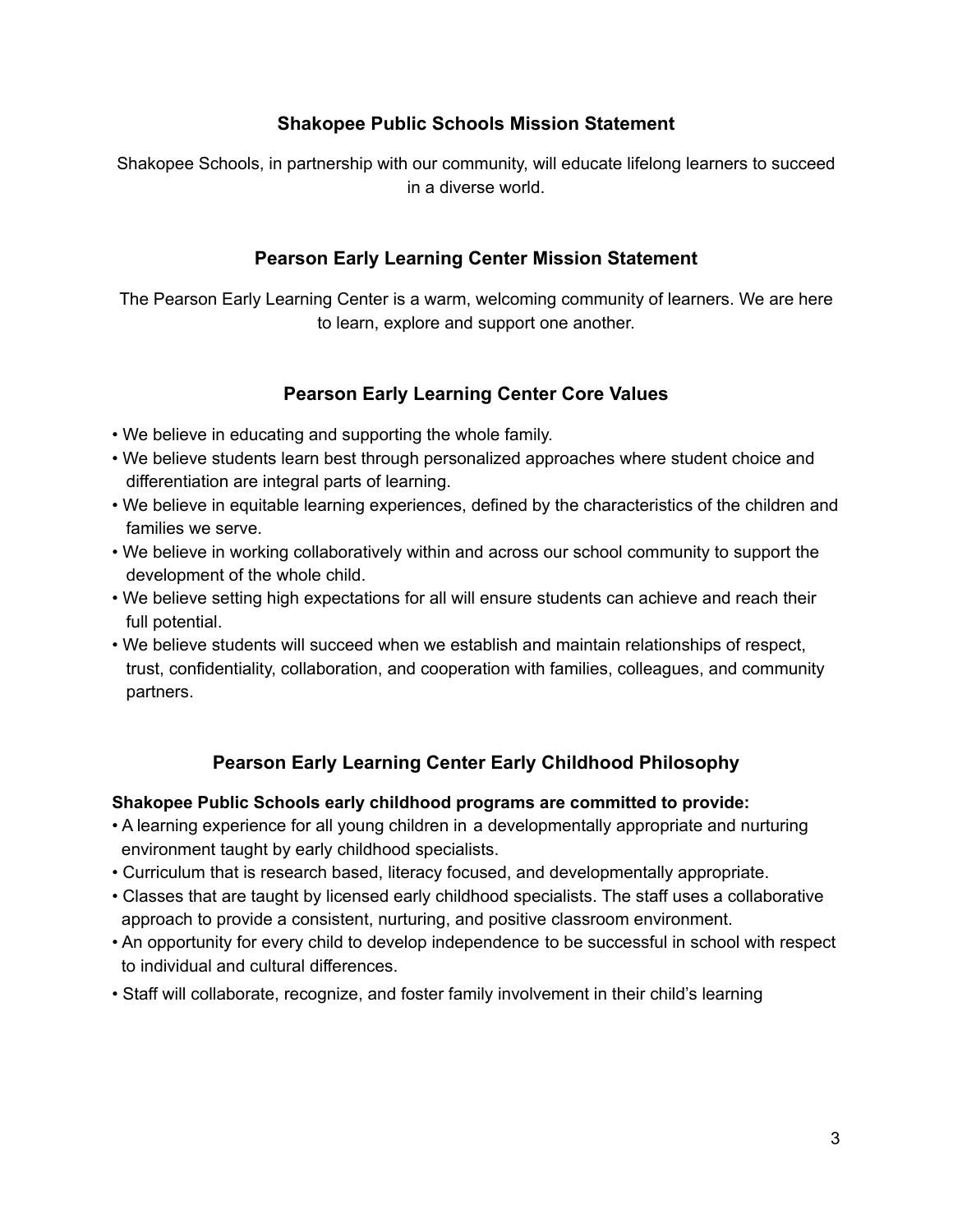### **Attendance and Absences**

Regular attendance is expected as it allows your child to get the most out of the class. However, we know that emergencies come up. Please call the attendance line at 952.496.5863 when your child will be absent from class. State the child's name, date of absence and return date, reason for the absence, parent name and contact phone number. If your child attends YMCA Extended Care programming, please contact them as well at 952.496.5881

### **Behavior Expectations and Guidelines**

|                      | <b>Hallway</b>       | <b>Bathroom</b>  | Playground/Gym     | Cafeteria             | <b>Classroom</b>                       |
|----------------------|----------------------|------------------|--------------------|-----------------------|----------------------------------------|
| <b>CARING WORDS</b>  |                      |                  |                    | Quiet voice           | Quiet voice                            |
| QQQQA                | Quiet voice          | Quiet voice      | Use caring words   | Be polite             | Use caring<br>words                    |
| <b>CARING BODY</b>   | Walking feet         | Wait your        | Wait your turn     | Sit down              | Body to<br>yourself                    |
|                      | Body to<br>yourself  | turn             | Make safe choices  | Tummy to<br>the table | Whole body<br>listening                |
| <b>CARING HEARTS</b> | Body in the<br>group | Keep it<br>clean | Be a caring friend | Keep it<br>clean      | Be a caring<br>friend<br>Keep it clean |

# **School-Wide Expected Behaviors**

# **Behavior Expectations: Staff**

All of the staff are trained in positive behavior intervention support. We believe that positive reinforcement, encouragement, offering of choices, redirection, limit settings, and joint problem solving are the most effective tools of discipline.

### **Staff will:**

- Establish behavior expectations in a positive manner.
- Make adjustments to the classroom to accommodate the unique needs of each child.
- Teach, practice, model and reinforce the behavior expectation matrix throughout the building.
- Communicate with parents via newsletters, phone, email, and the Seesaw app.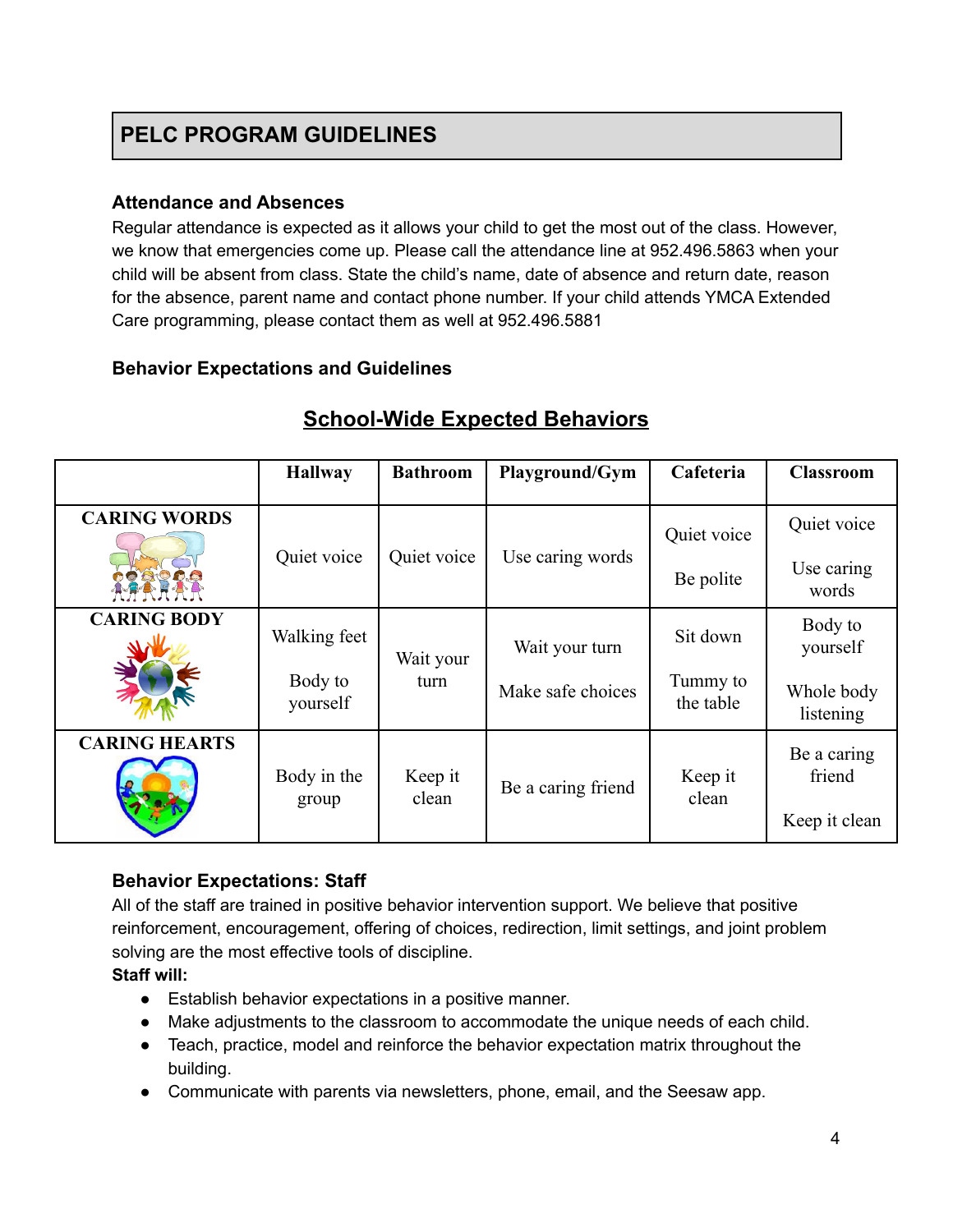● Staff will follow the appropriate steps in response to harmful or inappropriate behavior. (see In the case of harmful/inappropriate behavior appendix)

# **Behavior Expectations: Parents and Guardians**

The partnership between parents/guardians and program staff is fundamental to children's current and future success and readiness for school. When parents/guardians and professionals work together as a team, children do better. While our staff have expertise in working with young children and child development, you are the expert on your own child. We encourage you to share your observations and ideas in order to create a positive behavioral plan that will best support your child while in school and at home. We are here to support you.

### **Parents/Guardians will:**

- Call the attendance line any time your child will be absent at 952.496.5863
- Avoid absences for reasons other than illness.
- Keep your preschooler home when sick.
- Arrive on time for school drop off and pick up.
- Please communicate appropriately and respectfully with teachers, assistants, administrative staff, other school personnel, and other program parents.

### **Parent/Guardian Resources**

- I-team This team provides evaluations to determine eligibility for special education services. To refer your child, first start with your child's classroom teacher.
- Social Worker- Sally Stockey- sstockey@shakopee.k12.mn.us
- School psychologist Cortney Olson- colson@shakopee.k12.mn.us
- Scott County Health & Human Services- 952.445.7751

# **Behavior Expectations: Children**

It is our goal to promote a positive approach to all children and the management of behavior issues to create a safe learning environment.

- Building wide we use a school-wide behavior expectation matrix (see above) while also using tools and strategies to promote a positive learning experience.
- We proactively teach preventative behavior measures throughout the building using the Solution Toolkit from our Pyramid Model that promotes social and emotional awareness and problem solving.

### **Challenging Behaviors**

Sometimes a child may exhibit challenging behaviors in a group setting. We define challenging behaviors as an action that is harmful to self or others, is persistent, disruptive or destructive and interferes with the child's and/or peer's learning or safety.

### **Behavior considered harmful and/or inappropriate**

- Behavior which threatens a person's right to be safe.
- Any form of aggression including verbal, physical, or lack of self-control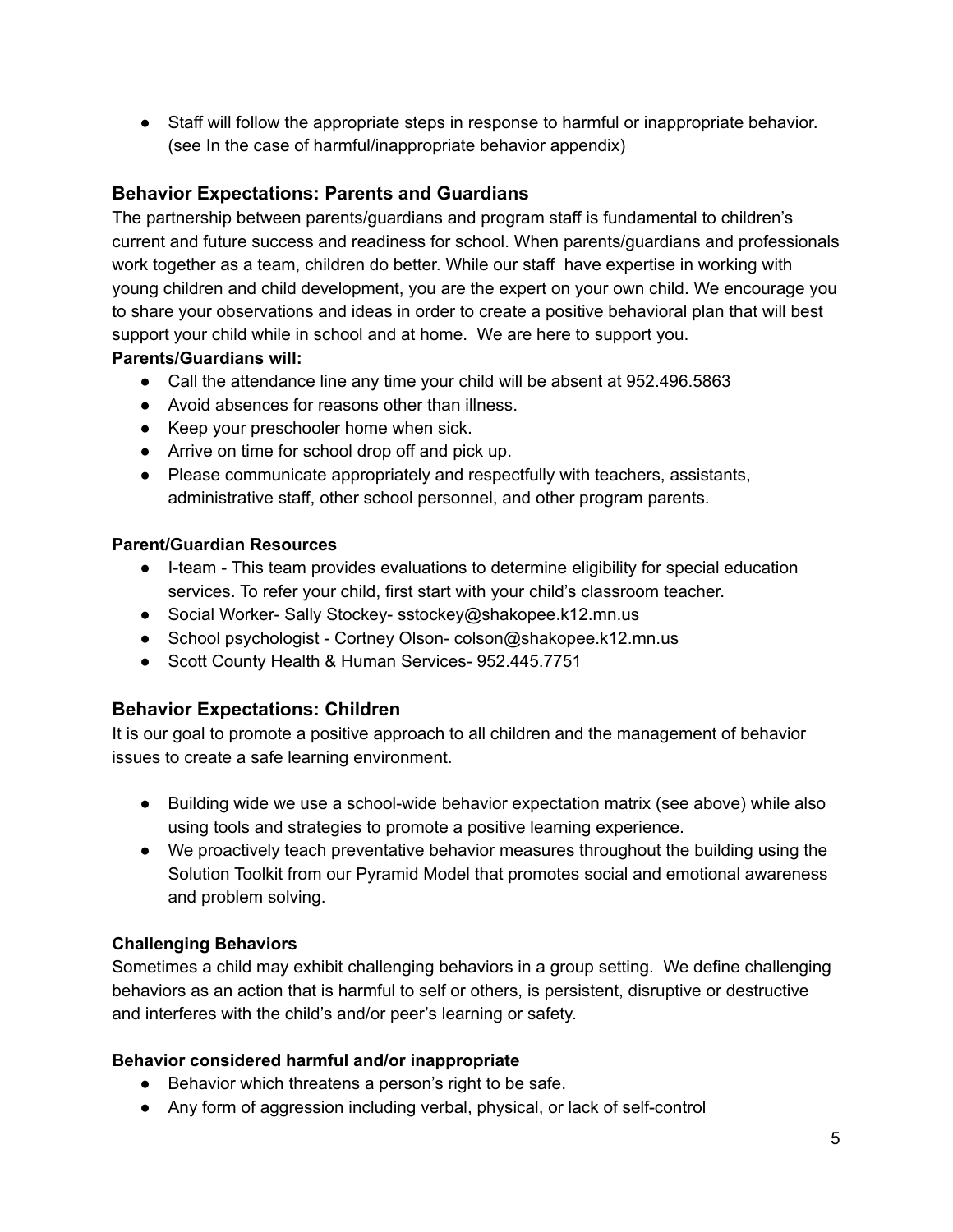- Inappropriate touching of a person's body or belongings.
- Inappropriate gestures.
- Bullying or bullying-like behavior (See bullying policy link below)
- Leaving the group or program area without staff permission.
- Complete disregard for building-wide or classroom expectations.
- Behavior which intentionally causes destruction of property and physical or verbal harm to others.

### **If a child shows challenging behaviors in the classroom, we will use the following steps:**

- 1. Inform and communicate any inappropriate behavior to the parents/guardians.
- 2. Work with parents/guardians and staff to develop a positive behavior plan.
- 3. If the behavior warrants, the building's Behavior and Crisis Response Team will be consulted.
- 4. If the interventions created and implemented are not working for the child, we will refer to other supports such as Early Childhood Special Education or mental health resources
- 5. In rare cases, the child may be removed from the program.

### **Dismissal from the program**

Removal of a student from the program is rare and the process is guided by Minn. Statue 121A. Dismissal is only considered if there is a serious safety threat that hasn't been reduced or eliminated with modifications and/or failure of the family to cooperate with planning or recommendations. This decision is made with the family, teacher, service providers, and program administration. Due to the nature of the situation, it may be determined that another setting is more appropriate for the child. As a team with parents and using resources available through the community, we will work together to find an appropriate placement for the child.

# **Links**

Shakopee Public Schools Discipline Policy: [Shakopee](https://www.shakopee.k12.mn.us/site/handlers/filedownload.ashx?moduleinstanceid=5166&dataid=4911&FileName=506%20Student%20Discipline.pdf) Public Schools Discipline Policy Shakopee Public Schools Bullying Policy: [Shakopee](https://www.shakopee.k12.mn.us/cms/lib/MN01909221/Centricity/Domain/1741/Bullying%20Policy.pdf) Public Schools Bullying Policy

# **Pyramid Model**



The Pyramid Model is a multi-tiered framework that supports social competence and prevents challenging behaviors in young children. The model builds positive relationships with all children and families, creates supportive environments, provides for the intentional teaching of social skills, and focuses on individualized interventions when needed. The model supports World's Best Workforce Goal #1: All children ready for kindergarten by increasing the percentage of children who enter kindergarten with social-emotional skills that meet age expectations. The Pyramid Model lends itself to alignment with K-12 Positive Behavior Intervention Support Systems (PBIS). Research on implementation of the Pyramid Model shows that children have better social skills and less problem behavior.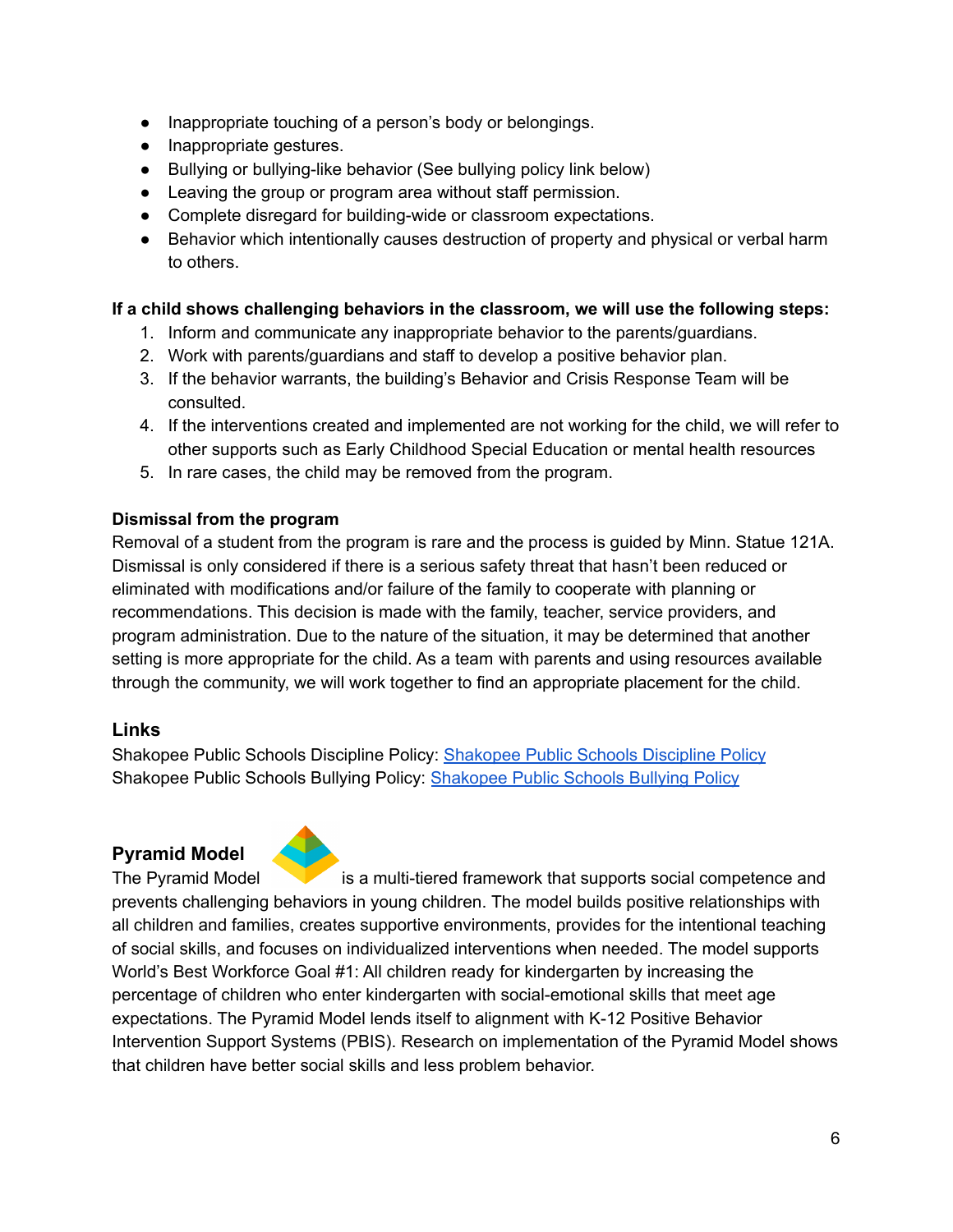# **The Pyramid Model at Pearson Early Learning Center**

The Pyramid Model is under the guidance of a Pyramid Model Implementation Team with support from the Minnesota Centers for Excellence. **We believe that:**

- Teachers are able to implement Pyramid Model practices better if they receive training. **At PELC, all certified and non-certified staff receive extensive training in Tier 1, Tier 2, and Tier 3 social/emotional support and strategies.**
- Teachers are able to implement Pyramid Model practices better if they receive training and practice-based coaching.

**At PELC, all staff receive coaching from trained coaches.**

● Teachers should be provided the tools and strategies needed to promote and support positive behavior, prevent challenging behavior, and address the social needs of all young children.

**At PELC, a scope and sequence of social/emotional skills has been developed for all age levels.**

● Data-based decision-making should be emphasized.

**At PELC, several opportunities are used for collecting data useful for individual student, teacher, and classroom level support**

- **TPOT/TPITOS:** standardized, observation-based classroom assessment tools used in ALL classrooms
- **BOQ:** Implementation team assessment tool addressing building-wide Pyramid Model components
- **BIR (Behavior Incident Report):** online data collection tool for individual behavior incidents
- Evidence-based prevention and intervention practices should be employed. **At PELC, we have adapted a building-wide, social-emotional curriculum called "We Thinkers".**
- The intensity of the behavior intervention should be matched to the intensity level of behavior for children in need of support. **At PELC, we implement multiple strategies including calm down spaces to support emotional regulation and the explicit teaching of problem-solving skills for social situations.**
- A program-wide approach to support the social-emotional development of young children will decrease and eliminate challenging behaviors. **At PELC, the Pyramid Model supports and strategies are available to teachers of children birth-5, to children ages birth-5 and to families with information and support for implementing the Pyramid Model strategies at home.**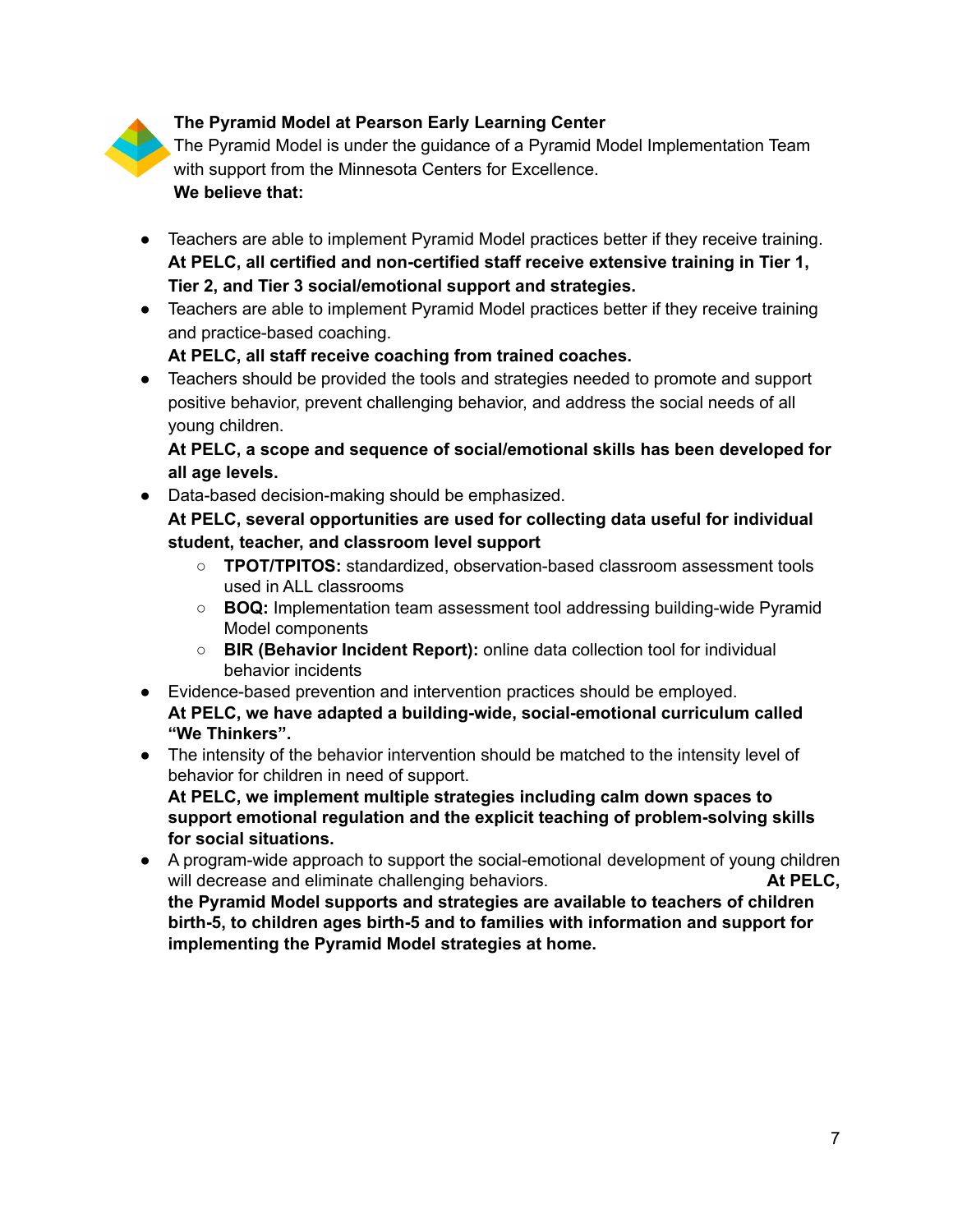### **Dress**

Children should come to school dressed for play. We encourage students to wear tennis shoes, no flip flops or sandals please. Students will be painting, gluing, running, jumping, etc. We will be as careful as we can, but accidents can and do happen. Students go outside unless the wind chill is below 32 degrees. Rain and snow gear should be worn to school when the weather is inclement. Please be sure to label boots, hats, mittens, coats, etc. with your child's name.

# **Emergency Procedures** (fire, tornado and lockdown)

As a district school building, Pearson Early Learning Center is required to hold safety drills throughout the school year to ensure that families, students, and staff know what to do in an emergency procedure. Drill directions are posted in each classroom depicting where to go in case of a fire, tornado or lockdown. It is expected that ALL parents, students and staff follow the drill procedures.

### **Entering Pearson Early Learning Center**

We are a single point entry school. Please be flexible as we implement measures that prioritize the safety and security of our students, families and staff. Families may enter and exit through Door A. Please proceed to the front office after entering the building. A driver's license is required to sign in to our Raptor system. This is mandatory to ensure the safety of all at PELC.

### **Immunizations**

Required for participation in all programs. See the health section for more information.

# **Payment Policy**

Please see program sections for payment specifics.

# **Parking**

Please park in marked locations in the parking lot or on a city street and follow parking lot direction signage. The parking lot is a busy, crowded space. Park only in designated spaces. Do not park in fire lanes, next to or on any sidewalk. Please monitor your child and hold their hand as you walk to and from the building. Please stay with your child until the class time begins. NEVER LEAVE A CHILD ALONE IN A VEHICLE!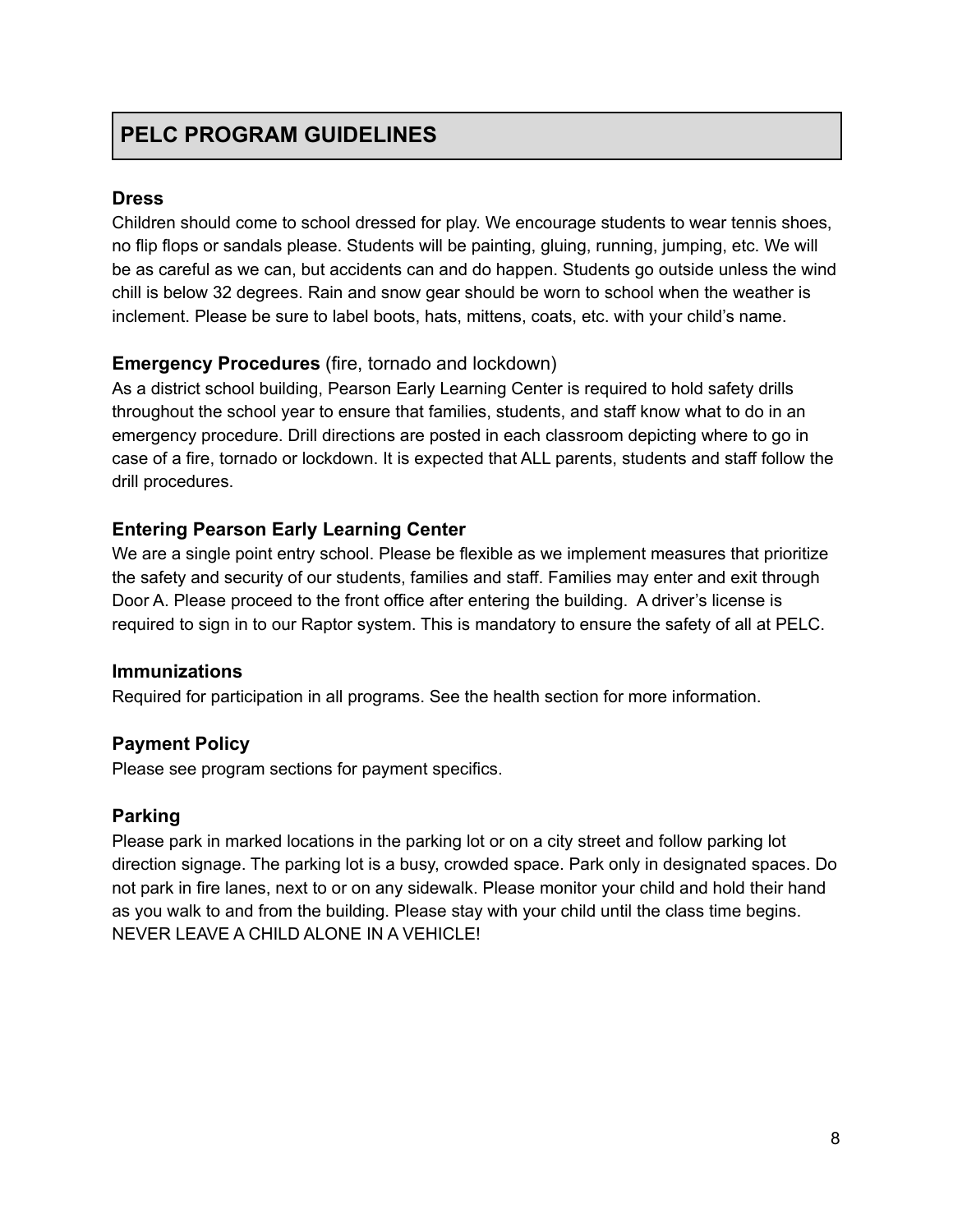### **Playground**

The large playground located at PELC is rated for children ages 5-12. **This playground will not be used by programs at PELC.** The small playground inside the fenced area is suitable to the ages of our students. This is the playground we will use at PELC. If you wish to access any of the playgrounds or green spaces at PELC, please note that these are only accessible when there is not a class in those areas and that **Parent supervision is required.** Please do not leave children unattended.

### **Release of Children**

Children will only be released to authorized people listed on the child's emergency/registration form. For your child's protection, you must list two or more family members, neighbors or others, age 18 or older, to whom your child may be released. Emergency contact information must be current. Contacts must have working telephone numbers and be located nearby. Any child leaving class before dismissal time, will need to be signed out in the office. Please enter through Door A, let our office staff know that you are here to pick up your student early, acquire a visitor sticker using our Raptor system that requires a driver's license, pick up your child from his/her classroom and then sign out in the main office.

### **School Closures/Weather Cancellations**

In the event of severe weather or other emergency conditions, it may be necessary to cancel or delay PELC classes. Any cancellations or changes will be announced on local radio and television stations: WCCOAM 830, WCCO-TV Channel 4, KSTP-TV Channel 5, FOX9 Channel 9 and KARETV Channel 11.

• Emergency Information Line 952.496.5088

• If school is delayed 2 hours, there are no morning early childhood classes. YMCA before care will also be cancelled for that morning. Full day fours (FD4's) classes will begin at 11am.

• If the weather becomes severe late in the day, class cancellations will be announced on the school emergency line and parents will be called to pick up children in the preschool programs. In this event, YMCA after care will be cancelled for that afternoon.

# **Student/Family Arrival and Departure**

Exterior doors at PELC will be locked as much of the day as possible to ensure the safety and security of students and staff during learning and instructional times. Door A will be unlocked during heavy transition times, including 10 minutes before class or dismissal times for Stepping Stones. When the door is unlocked, staff will be supervising students and families as they enter or exit the building. Any family that arrives after class begins will have to enter through Door A and sign in through the office. If a suspicious person enters the building, call the office immediately (952.496.5861, 952.496.5875).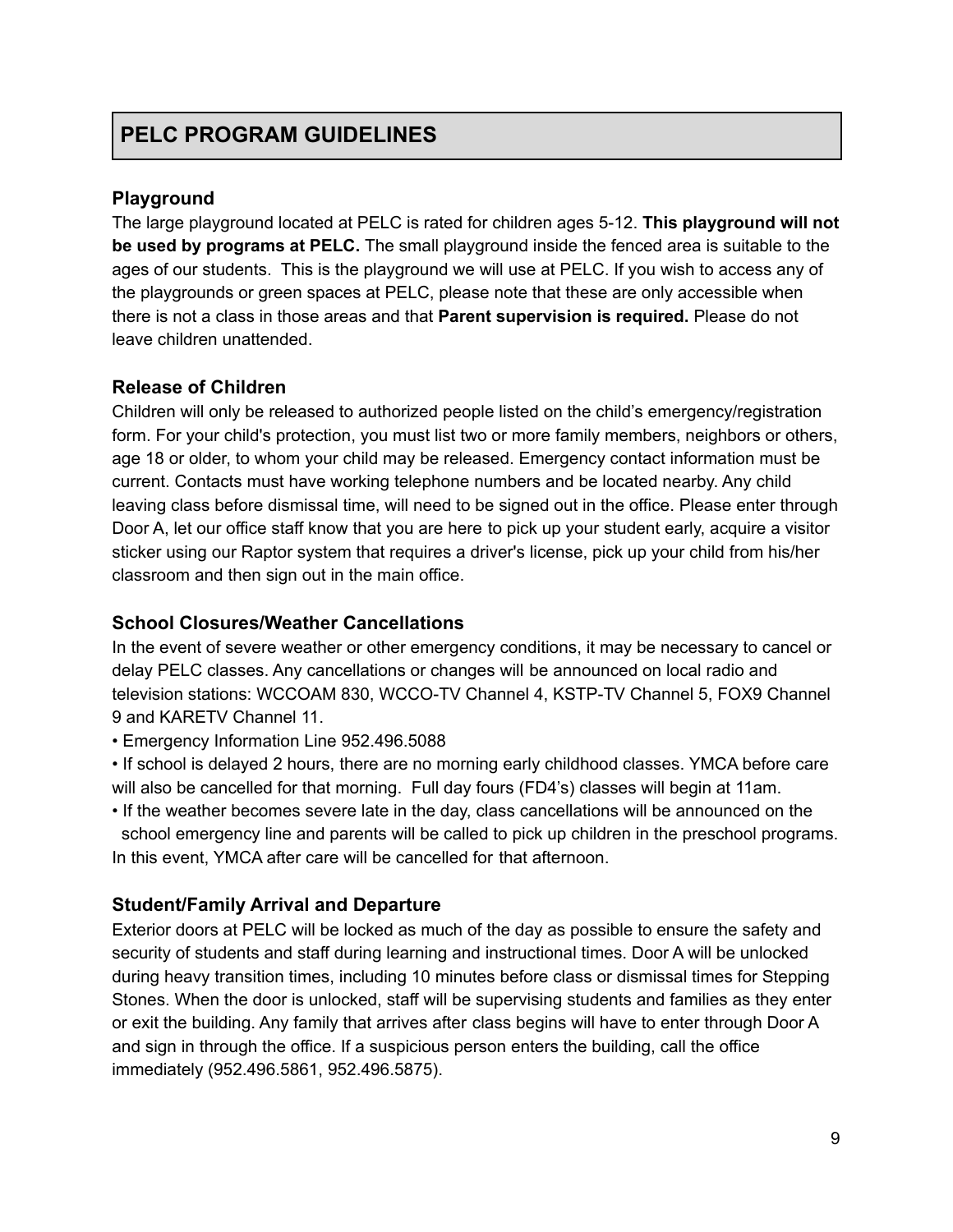Throughout the school year, additional security measures may be implemented that may impact our arrival and departure routines. Parents and families will receive advance notice of any changes.

# **Shakopee School District Policies**

All of Shakopee Public School District policies can be viewed by visiting the district website at Shakopee.k12.mn.us or or [https://www.shakopee.k12.mn.us/Page/3399.](https://www.shakopee.k12.mn.us/Page/3399) Written copies are available upon request.

District policies are in place that address; drug-free and tobacco-free environments, field trips, harassment and violence, hazing prohibition, internet and network acceptable use policy, notice of directory information, photos-videos-interviews-social media, rights regarding surveys and other matters, school weapons policy, student discipline, student sex nondiscrimination, visitors to school buildgins/sites, bullying prohibition, wellness, health and safety.

# **PELC Safety and Security**

Maintaining a safe learning environment is a high priority of our district and building. As efforts are made to improve security, some security measures may be perceived as being less convenient to staff and/or families. However, we firmly believe that the safety and security of our students and staff outweigh any potential inconvenience that may arise. The Raptor system which requires a valid driver's license is used in our building.

If a parent or staff member has a question or concern about building security, please contact 952.496.5860 to speak to the Pearson Administrator.

# **Visitors to Pearson Early Learning Center**

A visitor is defined as a community member or parent or family member that will be staying longer than the drop-off/pick-up time for their child. All visitors must sign in at the front office and wear a visitor badge at all times. If a visitor is observed in the building without identification, please direct that person to the office immediately. Call 952.496.5861 or 952.496.5875 to notify them that a visitor is being sent to the office.

# **Safe Zones**

Schools are located in "safe zones." This means no drugs, alcohol, tobacco, or weapons can be possessed by adults within 300 feet of Pearson Early Learning Center. There are increased penalties if this occurs.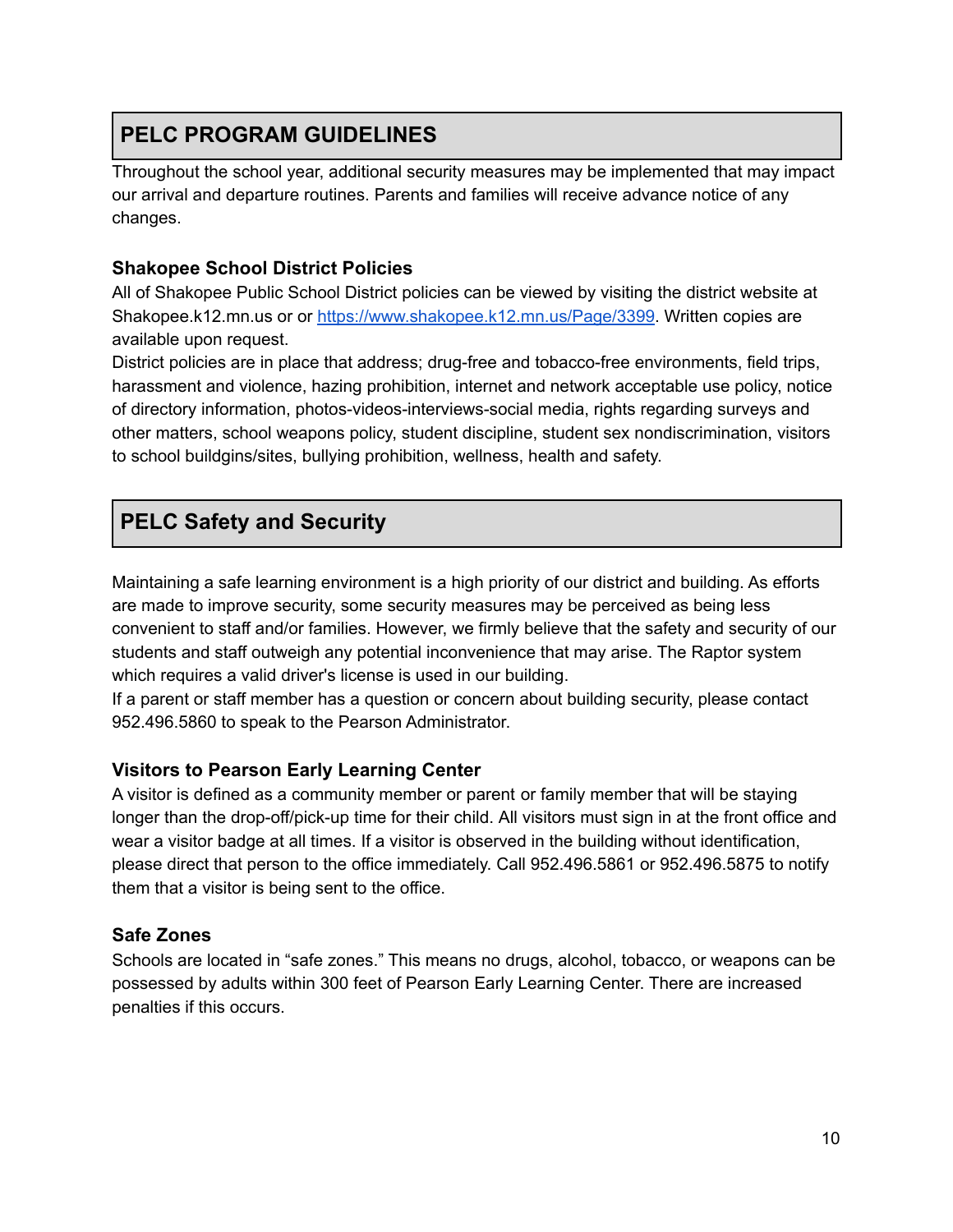# **PELC Safety and Security**

### **Weapons Policy**

It is of critical importance that we do everything we can to ensure a safe environment for all of our students. In order to do so, we must strictly enforce a "no weapons'' standard for everyone, including the children. A weapon is defined as any item which is/can be dangerous, or is used in a dangerous manner. This could include anything such as (but not limited to), a pen if used dangerously, a gun, or a knife. This includes any toys from home to share for "show and tell" that resemble a weapon or could be considered dangerous. District policy is to individually review any incidents of weapons in school. Consequences can range from 1-15 days of suspension, to alternative placement or expulsion. Weapons will be confiscated, and in some instances, submitted to a law enforcement agency. To view the Shakopee Public Schools Weapons Policy, at Shakopee.k12.mn.us or <https://www.shakopee.k12.mn.us/Page/3399>

# **PELC Parent Involvement**

### **Advisory Council/PTO**

The Pearson Early Learning Center Advisory Council (PELCAC) is made up of parents, staff members and community members. The Parent Advisory Council is a great way to give back to our district early childhood programs, families, and the community. We hope you will join us. The Advisory Council works to support the Shakopee School District early childhood programs and services to families. We address policy, program fees, program services, and parents' perspectives on ways to improve quality and accessibility.

The council has been involved in organizing and sponsoring the Kids Stuff Sale, Community Baby Fair, Open Houses, Pearson Early Learning Center Diaper Bank, Rally Day at the Capitol and Week of the Young Child.

Fundraising for the early childhood programs and families who participate in the district early childhood programs is a responsibility of the council. In the past the council raised money for the PELC playground, shared equipment and center-wide embedded curriculum.

The council serves as a liaison to inform other parents, legislators and community members about early education, school district issues and other community concerns that affect children and families. The Parent Advisory Council meetings are held at the Pearson Early Learning Center. Meeting times are determined by the members each year. Childcare is provided. For more information contact the Pearson Administrator at 952.496.5860.

### **Diaper Bank**

PELC partners with Shakopee Community Assistance (SCA) to provide diapers to families. Please bring in diapers of all sizes whenever your child has outgrown a size or when you want to help out by donating diapers/wipes. A donation bin is located in the lobby area. If you need to use the diaper bank, please call SCA at 612.708.1668.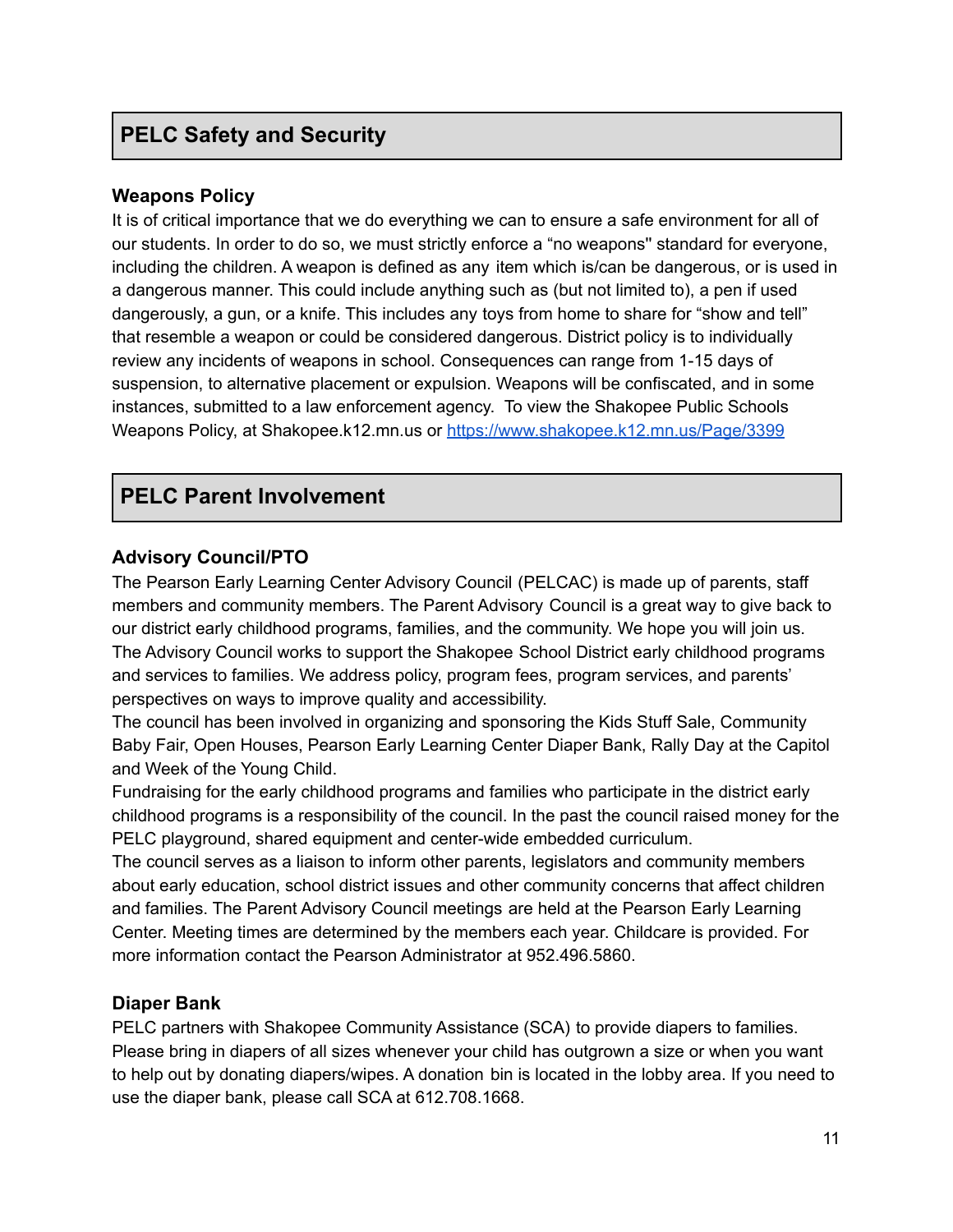# **PELC Parent Involvement**

### **Helping Your Child Prepare for Separation**

Separation anxiety is a normal and natural experience for children and parents. To help children through separation, it's helpful to:

- Believe in your child's ability to separate from you.
- Let your child see where you will be when you are gone.
- Talk about the feelings he/she is having. Reassure your child that fear, sadness, anger, or loneliness are normal and predict a happy outcome.
- Always tell your child that you are leaving and that you will be back.
- Be consistent, once you say that you are leaving do not linger and do not attempt to "peek" through windows and doors.
- Allow your child to bring a comfort item to stay in their backpack.

# **Parent Communication**

A child's learning is enhanced when parents and teachers cooperatively work together to support each child's development. Please contact your child's teacher whenever you have a question or a concern. This can be done by phone, e-mail, or during drop off/pick-up time. It is critical that your child's teacher has current information regarding phone contacts if your contact information changes.

- Preschool Conferences: Parent/Teacher conferences are typically held in November and February/March.
- Classroom Newsletters/Calendars: Teachers will be send home updates on classroom learning either weekly or monthly. These will inform you of themes and concepts that are being taught. Newsletters and classroom calendars are also posted on classroom bulletin boards and may be shared on seesaw or via email.

### **Parent Responsibilities**

Shakopee Public Schools Early Childhood Programs believe parental involvement is vital to the education and development of children. Parents are responsible to complete all enrollment information. In addition parents are expected to:

- Pay fees on time (1st of each month for Stepping Stones Preschool Only).
- Be on time for class, especially for drop off and pick up of their preschool children.
- Provide current immunization record.
- Provide current emergency information.
- Provide student photo/video release.
- Register preschool aged children for preschool screening.
- Contact the PELC office if they will be absent. The office staff will notify your child's teacher of their absence.
- Support their child's learning and positive behavior at school and at home.
- Participate in parent involvement activities.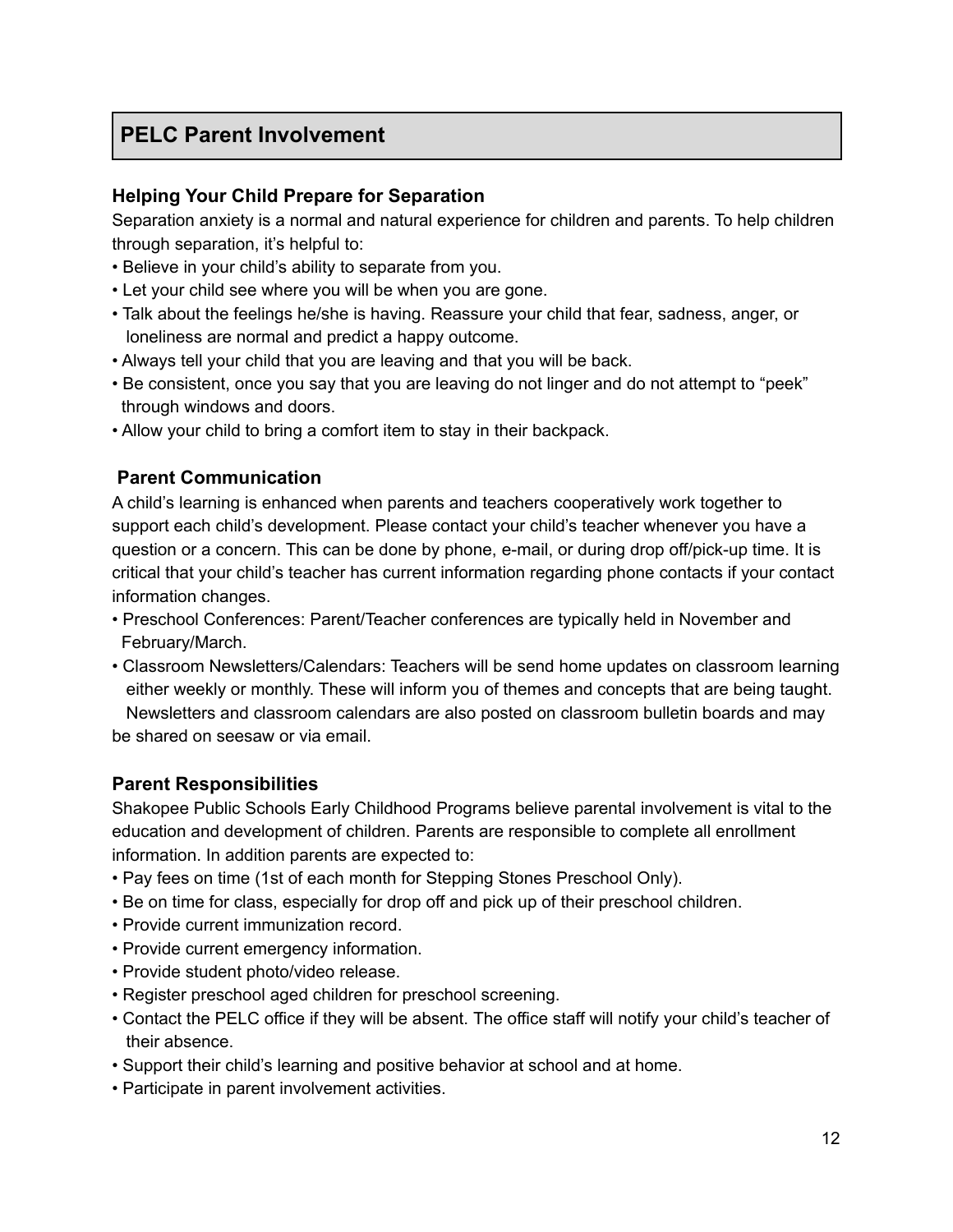# **PELC Parent Involvement**

### **Parent Volunteers**

There are opportunities for parents to help in their child's classroom, school or program projects, and fundraising. Please let your child's teacher know if you are interested or contact the District Community Partnership Manager at 952.496.5128 with any questions you may have.

# **PELC Health Information**

### **Health and Safety Guidelines**

Healthy students are better learners. Health services are provided in the Shakopee School District to promote and maintain the health and safety of all students and staff.

**Children may not attend class...**if they are ill or exhibit symptoms of an oncoming illness. This includes:

- A temperature of 99 degrees orally (100 degrees rectally) in the last 24 hours.
- An undiagnosed rash; check with your child's physician before coming to school.
- Contagious stage of any communicable disease (check with your physician concerning infectious duration).
- Diarrhea
- Harsh or continuous cough
- A sore throat
- An ear ache
- Red eyes or discharge from the eyes. Yellow or green discharge from the nose.
- Vomiting within 24 hours prior to school
- If your child becomes ill in school or shows symptoms of illness, you will be notified and may be asked to take your child home. Please notify the office if your child will be absent from class.
- If your child contracts a communicable disease and has potentially exposed other children at the site, please call your child's teacher.

# **Accidents/Injuries**

In case of any injury or an emergency, the school always notifies parents so the necessary arrangements can be made. If it is not possible to contact the parents and the situation appears to be urgent, 911 is called.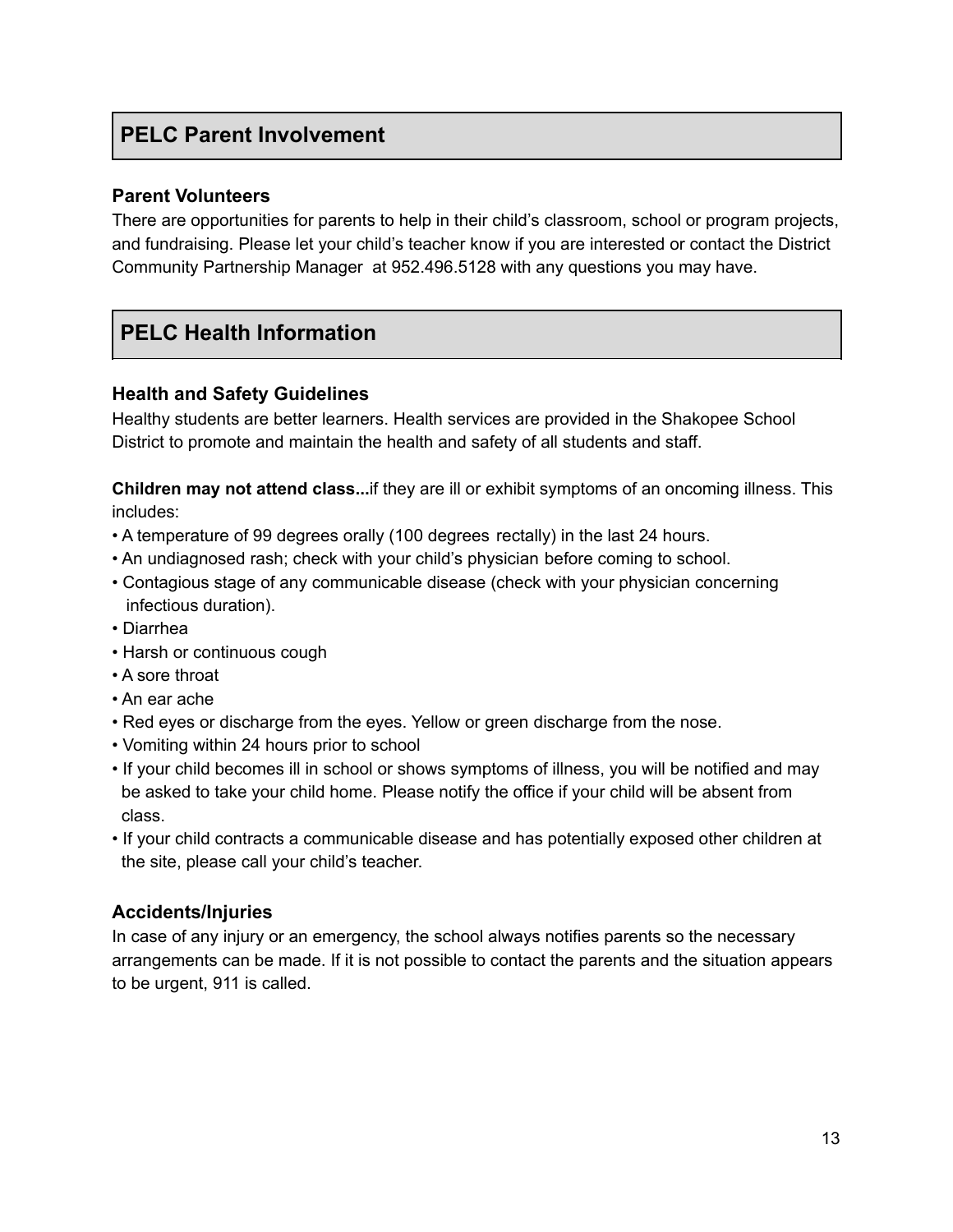# **PELC Health Information**

### **Allergies**

Shakopee Public School attempts to take reasonable measures to accommodate student's health needs in order to promote a safe environment for students with severe or life-threatening allergies. Parents who have children with severe allergies should contact their school health office about their student's allergy. Parents should also inform their child's teacher immediately of any allergies, medications or health issues, so we can properly take care of your child at school. Parents also need to ensure that the **Annual Health Update** form is accurate. Medical documentation from a Licensed Physician, Physician's Assistant, or Certified Nurse Practitioner will be required for accommodations to be made at school for your child. Forms related to allergies can be found on the Shakopee School District website at

### <https://www.shakopee.k12.mn.us/domain/41>

Successful management of severe allergies in the school setting requires the development of a plan that will best meet the needs of the child. We take all reasonable precautions to avoid nut products in the classroom to minimize the risk of an allergic reaction in children. We will also take similar precautions to minimize the risk of exposure to any other food allergy your child may have. Please contact the health office at 952.496.5864 with concerns.

# **COVID-19 Responses: Health and Safety Protocols and Procedures; Notification of COVID-19 Exposure Processes**

Information regarding Shakopee Public Schools response to COVID-19 can be found on the school district's website at [https://www.shakopee.k12.mn.us/Page/1.](https://www.shakopee.k12.mn.us/Page/1) Due to the need for continued vigilance and updates the most up-to-date information can be found on the school district's website.

The Pearson Early Learning Center's response to COVID can be found on the Pearson website at <https://www.shakopee.k12.mn.us/Domain/18>

### **Head Lice**

If it is suspected that a student may have (had) lice, the LPN, Licensed School Nurse will examine the student. If live lice are found, the following measures are taken:

- 1. The parent is notified and will be asked to treat the child before the child returns to school. Students with live lice do not need to be sent home early from school. They can stay in the classroom and go home at the end of the day, returning to school after appropriate treatment has begun.
- 2. The parent is asked if they want siblings checked. It is helpful to treat all infected family members at the same time. It is not recommended to treat family members who have no signs of lice or nits.
- 3. The parent is given instructions on recommended treatment. These instructions also include information on how to clean the home and personal objects.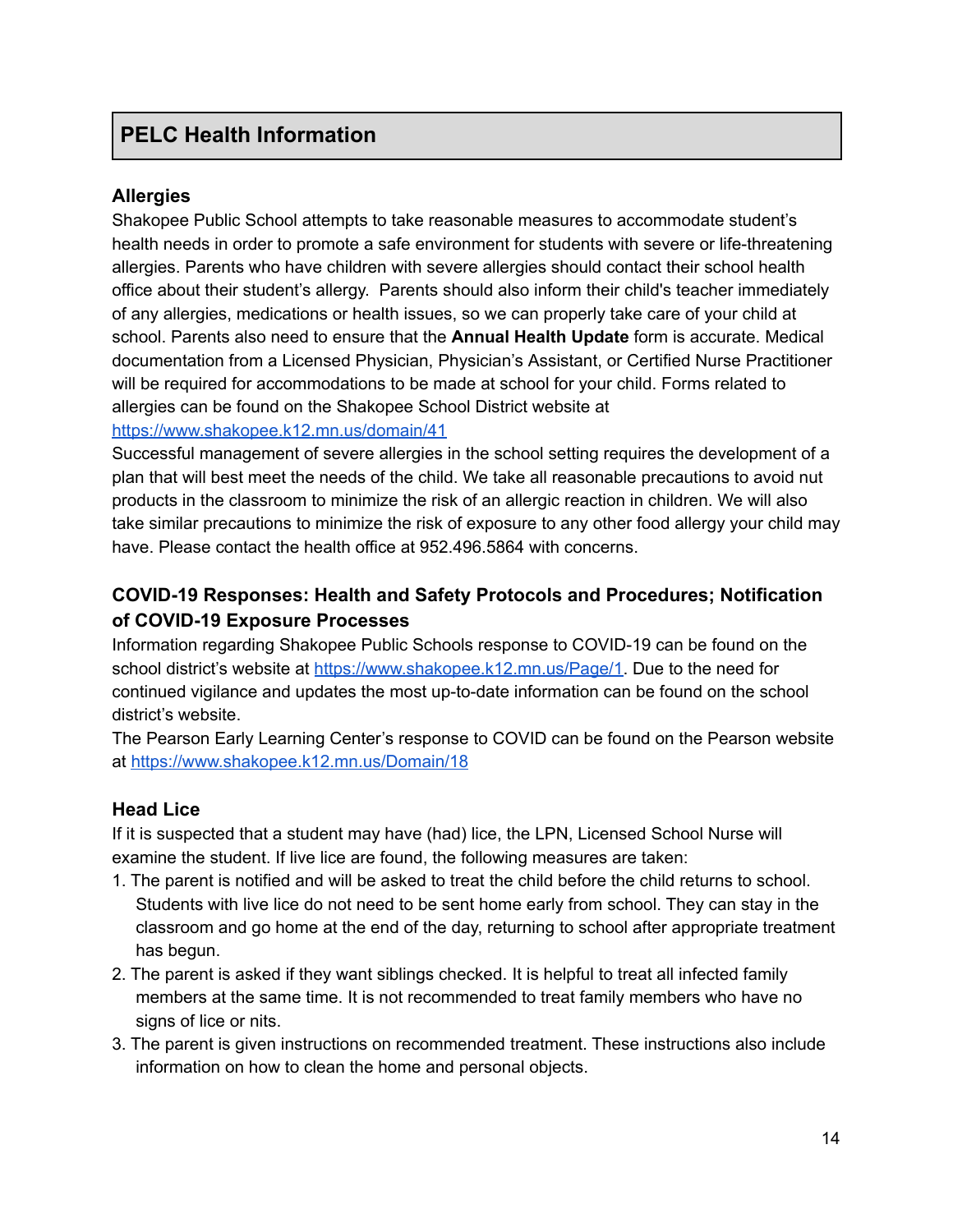# **PELC Health Information**

- 4. If there are three or more cases of head lice in the classroom, a letter is sent home with all students in the affected classroom. Preserving the confidentiality of each student/family is mandated.
- 5. Upon returning to school, the student is re-checked for live lice by the nurse.
- 6. Health services staff rechecks the student 6-7 days after treatment. It is very common that a second treatment is needed in 7-10 days.
- 7. The Licensed School Nurse follows up with parent(s) or guardians if a student continues to have active lice infestation after two treatments and offers additional assistance.

### **Immunizations**

In accordance with Minnesota Statutes, sections 121A.15 and 135A.14, parents of all children who are enrolled in a Minnesota school must be immunized. Parents must submit proof of immunizations or submit a signed exemption form. No child, unless s/he meets allowable exemptions, is allowed to attend school if those records are not up-to-date. Allowable exemptions include either (1) medical exemption, signed by a physician, stating that the immunization is prohibited for medical reasons, or because an adequate immunity already exists or (2) a conscientious exemption, signed by the parent or legal guardian and notarized, stating that the child has not been immunized because of conscientiously held beliefs of the parents or legal guardians.

Minnesota law permits schools and clinics to share immunization information with each other. The health office personnel may also look up immunization records on MIIC (the Minnesota Immunization Registry).

# **Medications**

Shakopee Schools maintain a safe, effective medication procedure that is consistent with accepted standards. Generally, LPNs administer all medication in the school. In the absence of the LPN, other designated school personnel in each building who are in-service yearly and supervised by the district Licensed School Nurses may dispense medication. Medication must be brought to the school in an **original container** and appropriately labeled by the pharmacy with date, child's name, dosage, time intervals and any other key instructions. Over-the-counter medication will be administered only when the medication comes in the original container. The **"Medication Permission"** form must be filled out completely and submitted in order for the school to administer medication to a student. The form needs to be signed by both the parent and the physician for all prescription medications. Only a parent signature is required for over-the-counter medication. New forms must be submitted each school year. It is also helpful to let your child's teacher know if there are any health problems or medications needed by the student.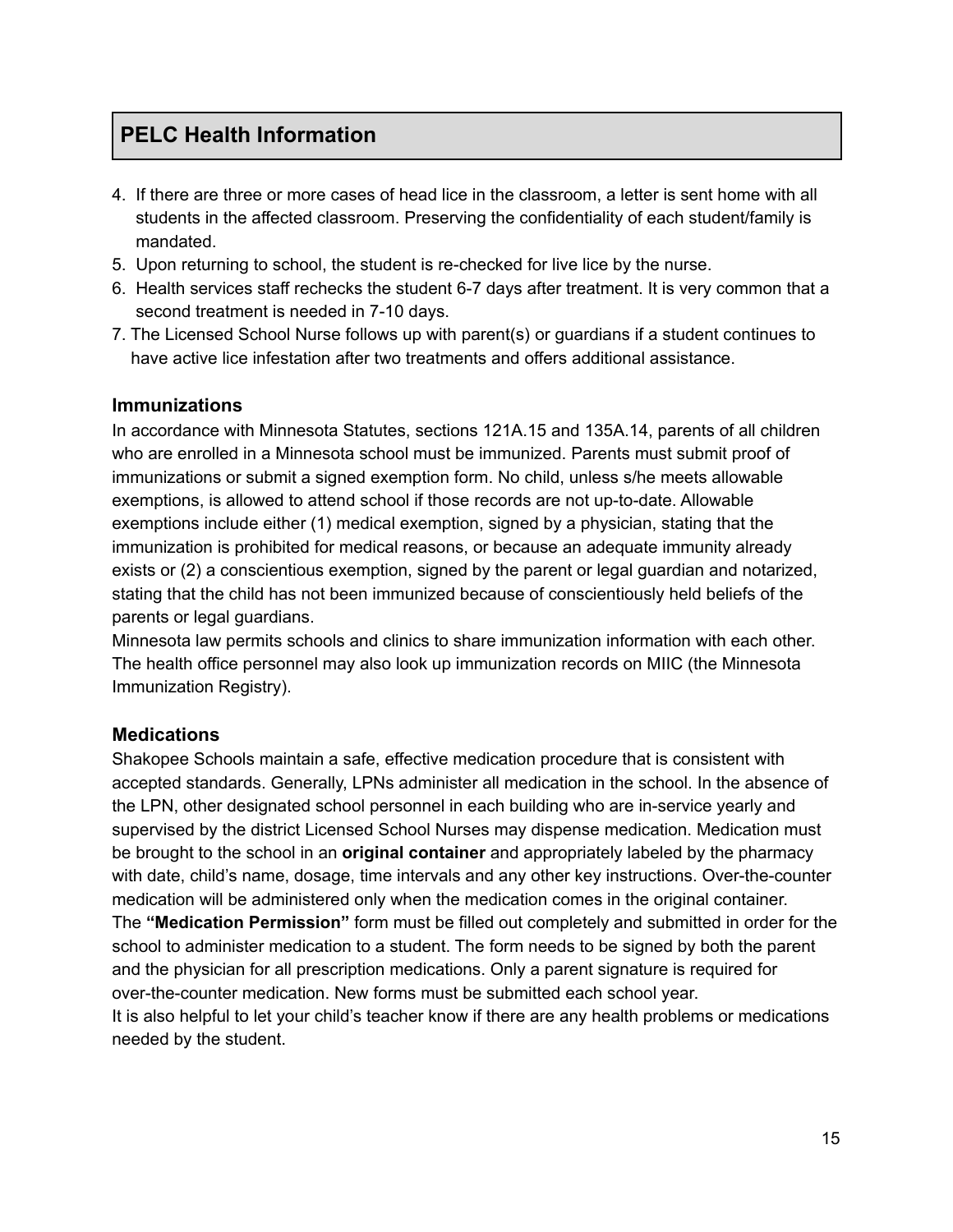# **PELC Health Information**

### **Toilet Training**

Preschool students are required to be independently toilet trained before their first day of class. Accidents do sometimes occur so it is helpful to have extra sets of clothing in your child's backpack. Children will be guided to change their clothing independently. Toilet training resources are available upon request. Accommodations are made for our students with identified special needs.

Please note: If a child requires a pull-up or diaper to attend class, it is an indication they may not be independently toilet trained.

**Winter Wear** Unless the temperature or wind chill are below 32 degrees Fahrenheit, students may be outside during their school time. It is imperative that each child be dressed properly for the cold weather. A warm coat, mittens or gloves, hats, snow pants, and boots are "must" items.

# **Early Childhood Screening**

Early Childhood Screening (ECS) is a free developmental check-up required by the State of Minnesota for all preschool-aged children attending district early childhood programs and for children entering kindergarten.

### **Screening appointments:**

- Are for children between the ages of three to five, however optimal age for screening is between the age of three and four.
- Help identify any needs that may require attention before your child enters school.
- Involve playful activities that make it an enjoyable experience for your child, while providing valuable information about their development.
- Check your child's height, weight, hearing, vision and immunization records, coordination, large and small motor skills, speech, learning development, and social and emotional skills.
- The screener will discuss the results with you after the appointment and answer questions about development, learning, and preparing children for kindergarten.
- Last approximately 60 minutes.
- Provides information about community resources for young children and families.
- Contact the Pearson Early Learning Center's main office at 952.496.5861 to make an appointment. Or schedule online at: http://www.shakopee.k12.mn.us/ Page/6587.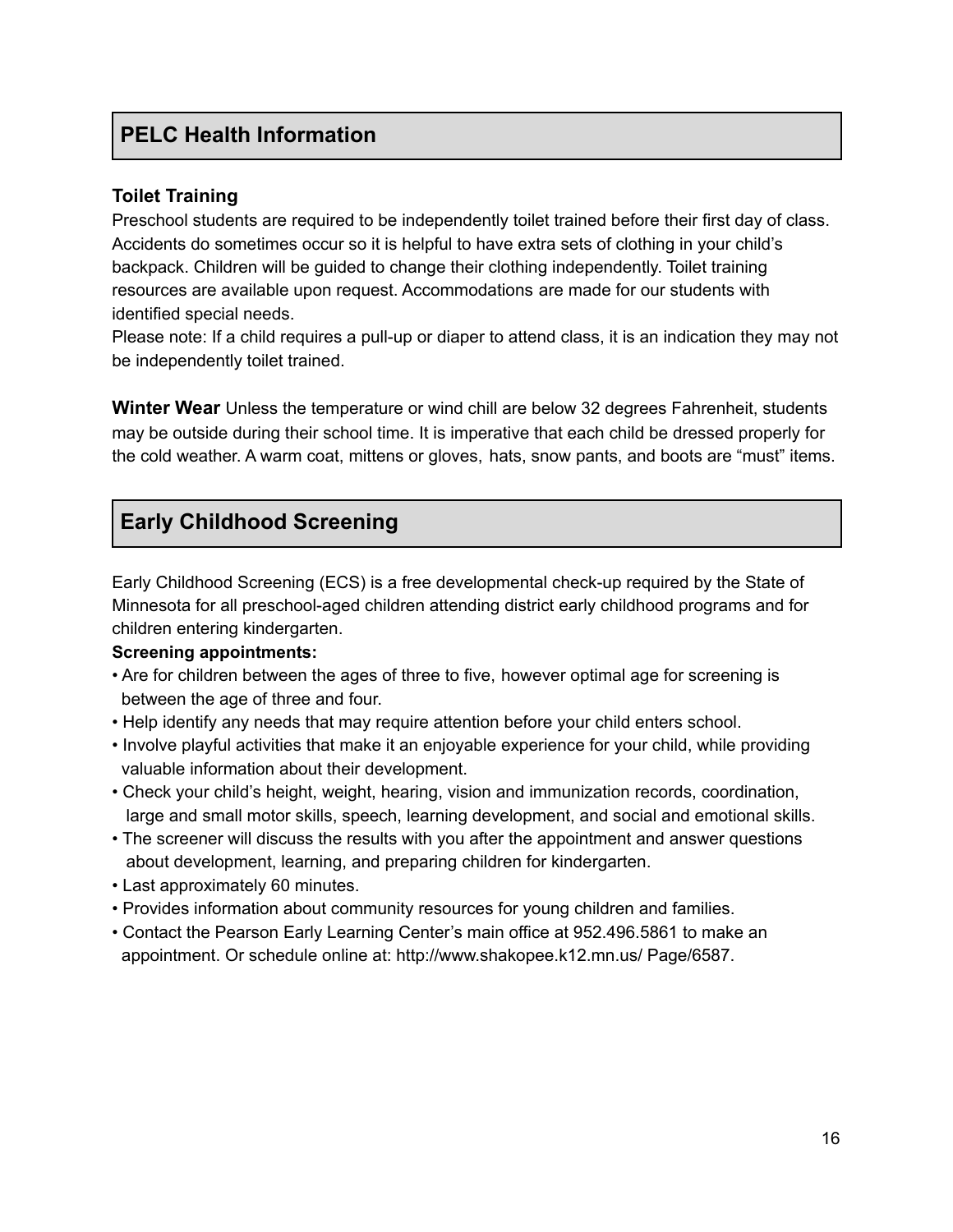# **PELC School Calendar**

### **Pearson Early Learning Center 2021-2022 School Calendar**

September 7 & 8 Stepping Stones Connect and Celebrate Appointments

September 9 First Day of Stepping Stones Preschool September 13 ECFE Classes Begin

September 13 PACE Classes Begin

October 20-22 No School/Fall Break

November 12 No School/Staff Development & Teacher Planning

November 16 & 18 Fall Parent/Teacher Conferences

November 24-26 No School/Thanksgiving Break

December 17 No School/Staff Development

December 22-January 2 No School/Winter Break

January 3 School Resumes

January 13 PELC Extravaganza - currently on hold but reserve this date….

January 17 No School

January 28 No School/Staff Development

February 18 No School/Staff Development

February 21 No School - Presidents' Day

March 1 & 3 Winter Parent/Teacher Conferences

April 1- No School/Teacher Planning

April 4-8 - No School/Spring Break

May 6 No School

May 30 No School/Memorial Day

June 9 Last Day of Stepping Stones Preschool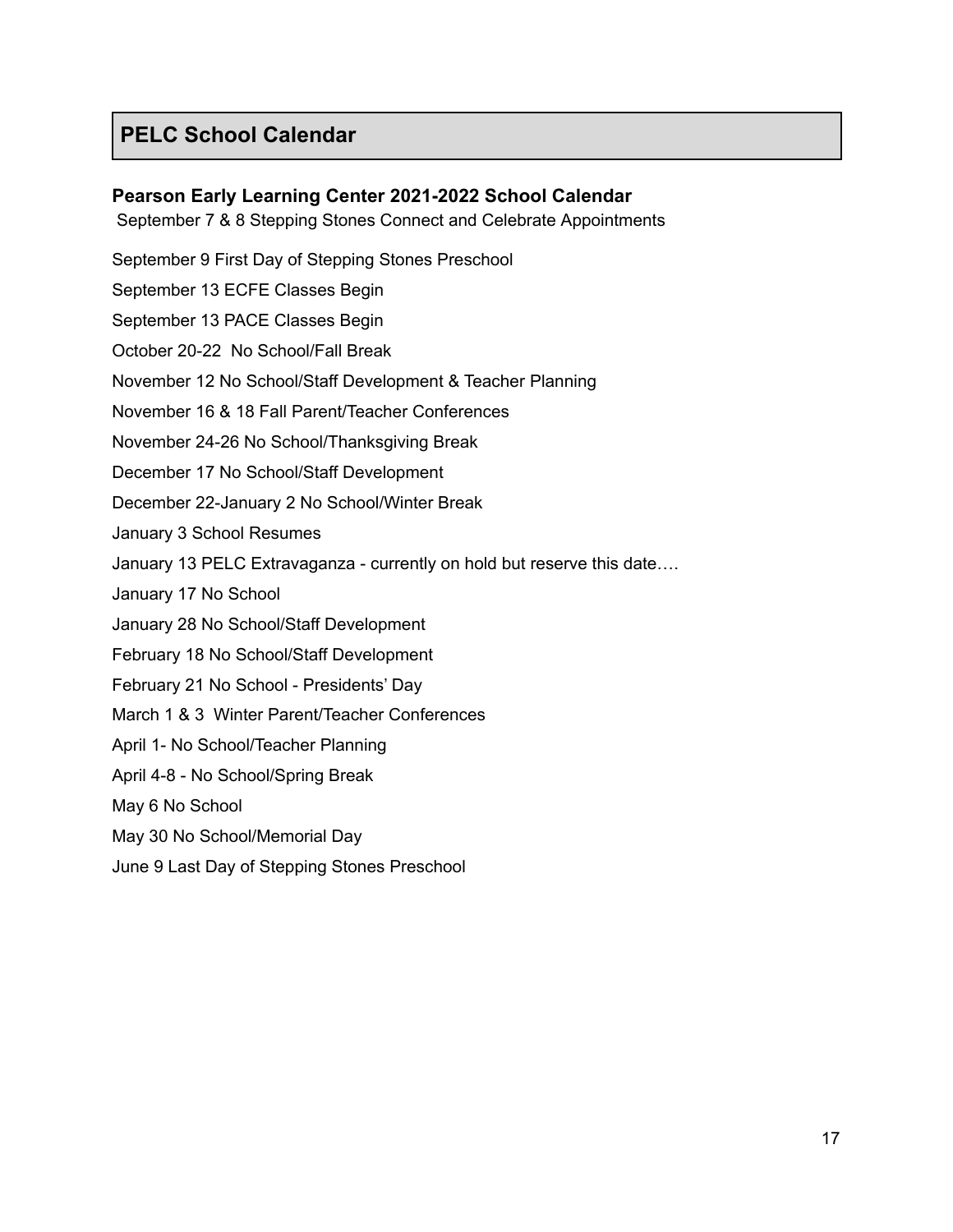**Stepping Stones Preschool** is a four-star, Parent Aware, preschool program that provides a warm, nurturing environment, designed to help each child grow and learn. An important goal of our program is to provide a positive introduction to the world of learning, and formal education for all children and their families.

Each school day consists of a variety of experiences and activities carefully designed to enhance a preschooler's learning. Children participate in fun, active and developmentally appropriate activities in preparation for kindergarten. The daily schedule includes large group activities, small group learning, free choice play, large muscle activities (either outdoors on the playground or indoors in the gymnasium), art activities and snack time. Each of the daily activities, as well as the classroom space, is designed to encourage development and to provide a range of intentional learning experiences for all children.

### **Assessment**

Stepping Stones Preschool uses Teaching Strategies GOLD for assessment of student development and learning. TS GOLD is an MDE, Parent-Aware approved assessment tool. Assessment information is shared with parents during parent/teacher conferences and at other times by parent request. TS GOLD is an authentic assessment tool, meaning that assessment is done in "real" time and through observations of students and is not meant to be a stand-alone "test" of student achievement. TS GOLD provides teachers with the information they need to ensure the learning activities they are creating meet the students' learning needs.

### **Curriculum**

All of our classrooms are literacy rich and use curriculum aligned to the Shakopee Public School's Core Curriculum and the Minnesota Early Childhood Indicators of Progress, which are the state of Minnesota's Early Learning Standards. This literacy-rich curriculum employs evidence-based instructional practices that address all domains necessary to ensure the needs of the whole child are addressed. Each class uses a specific book as its theme for one to two weeks. Each day, the same book is presented and read in a different way. By the end of the unit, many children may be able to "read" or tell you the story. Activities are purposefully designed to relate to the concepts from the book and provide many learning opportunities for children. Each teacher sends information on the unit activities that are planned.

# **Class Cancellations/No Refunds**

If you need to withdraw from a class, please contact the District Office at 952.496.5029 as soon as possible, in order for us to accommodate other families on waiting lists. Preschool registration fees are not refundable.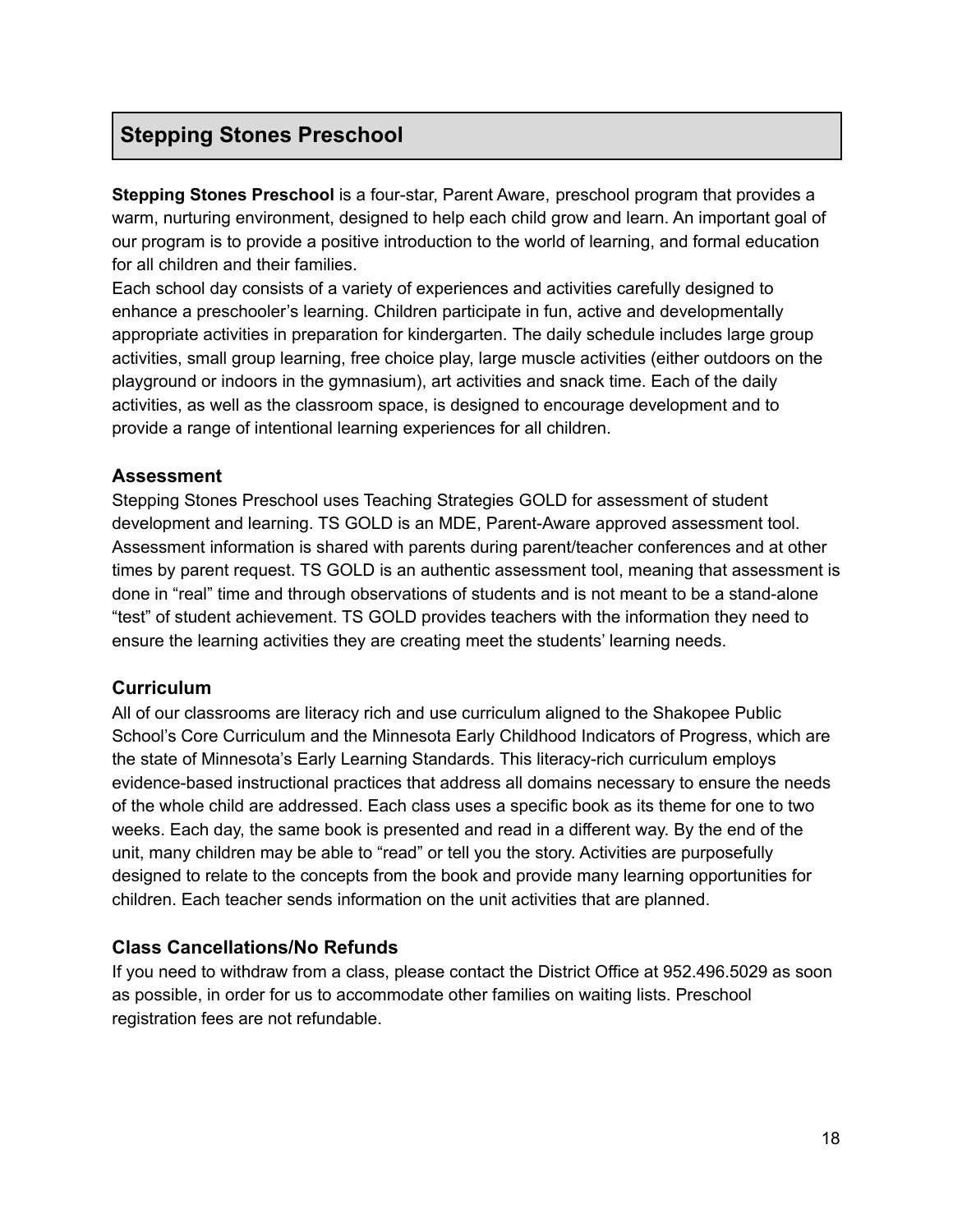# **Extended Care**

We are excited to partner with the YMCA to provide quality early education and care. Families will contract for Preschool PLUS extended care adjacent to their child's preschool days for the entire school year. Students will receive a hot breakfast, snacks and hot lunch through the district's food service program which is included in the monthly tuition.

Families that need Extended Care during non-preschool days will contract separately in advance (2 weeks) if needed. **Breakfast and lunch will not be provided during non-preschool days and parents will need to provide a sack lunch. Please see page 21 for more Extended Care procedures.**

### **Late Pick-Up Policy**

In the event that parents are more than 10 minutes late, and neither parent can be reached, one of the emergency contacts will be called to pick up your child. A late fee of \$1.00 per minute will be charged. All late pick ups will be given a late pick up form to insure appropriate billing.

### **Payment Policy**

Monthly payments are due by the 1st of each month for the upcoming month. Please be sure payments are on time. Failure to make payments may result in your child's dismissal from the program. If at any time you are experiencing a change in financial circumstances that makes it difficult to make payments, please contact the Pearson Administrator at 952.496.5860.

### **Payments can be made in 4 ways.**

- 1. **Pay online**: You can pay your preschool and extended care tuition online. The billing clerk at the District Office can help you set up an online account.
- 2. **Pay in person:** Payments made in person must be done at the District Office, located at 1200 Shakopee Town Square.
- 3. **Automatic payment**: If preferred, please fill out the autopay form and return to the District Office. Your payment will be made automatically on or about the first of the month.
- 4. **Pay by Mail:** Make checks payable to Community Education 1200 Town Square Shakopee, MN 55379

# **Program Eligibility**

The Stepping Stones Preschool program is for all children. There are no residency requirements. Registrations are taken all year, based on space within the program. Space is limited therefore enrollment priorities are in place for the following children: children with disabilities, children who qualify for Pathway I or Pathway II scholarships, children of families who are designated as homeless, and families with other identified risk-factors.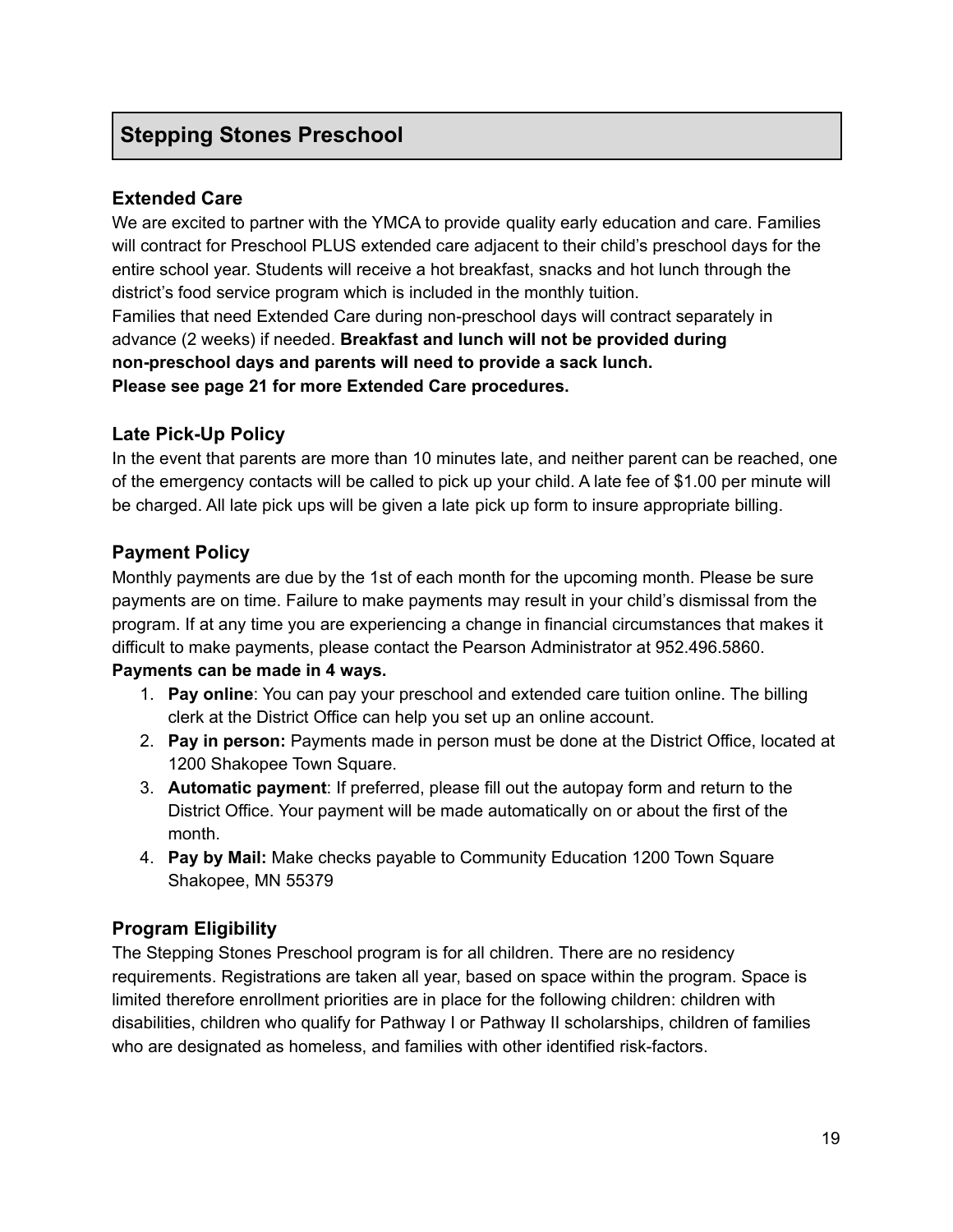### **Snacks**

Children will have a snack each day provided by our cafeteria. Our classrooms are a peanut-aware environment and classrooms of students with known peanut allergies are peanut-free. We encourage nutritious snacks.

**Birthdays:** If you plan to celebrate your child's birthday with their class, please do not bring food items. Alternative choices could be pencils, stickers, etc.

### **STEAM Lab**

All preschool classrooms have weekly access to the Pearson STEAM Lab. Each month Science, Technology, Engineering, Art and Math skills are used in a fun and engaging themed curriculum.

### **The Pyramid Model**

The Pyramid Model is a conceptual framework of evidence based practices to promote social emotional growth in young children. With the support and assistance of coaches, extensive training, and research based materials, we utilize **The Pyramid Model** to increase the social/emotional/behavioral skills of young children and practice these skills throughout the year.

### **Toilet Training**

Preschool students are required to be independently toilet trained before their first day of class. We understand that accidents do sometimes occur. It is very helpful to have extra sets of clothing in your child's backpack or locker. When accidents occur, children will be guided by staff to change their clothing independently. Toilet training resources are available at the PELC main office upon request. Accommodations are made for our students with identified special needs. Please note: If a child requires a pull-up or diaper to attend class, it is an indication they may not be independently toilet trained.

# **Visitors During Lunch**

Parents and relatives are welcome to visit children who receive lunch. In consideration of children with allergies, please refrain from bringing outside food for yourself and your child. If you so choose, you may work with the District Food Service department to pay in advance and receive a lunch number or pay exact change to the cafeteria staff to eat the same meal your student is served. Upon arrival, enter through our main door (Door A), and visit the office to sign in to the Raptor system. You will need your driver's license or other identification and will receive a visitor badge. Our office staff will guide you to the cafeteria.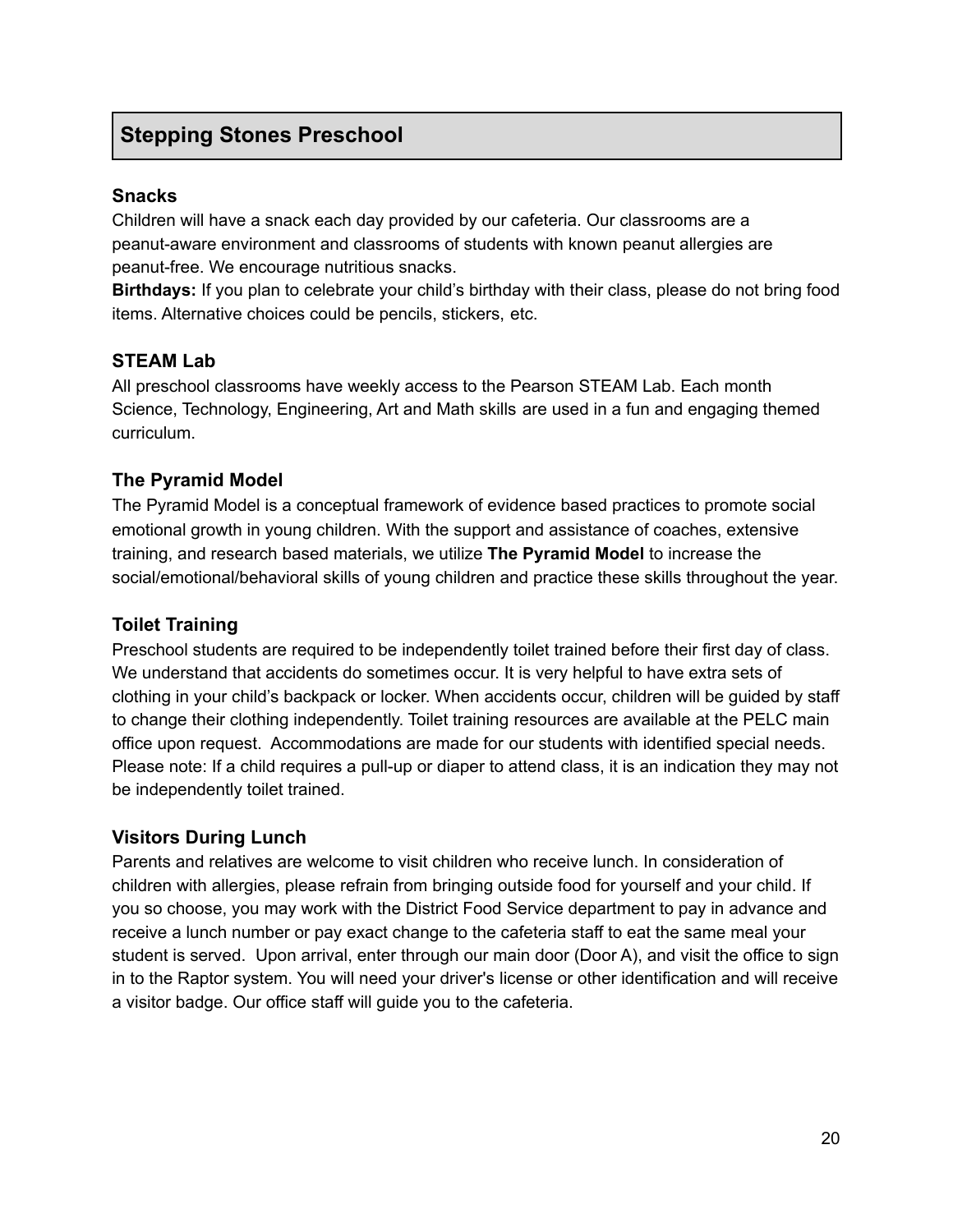### **YMCA Extended Care**

Extended day childcare is available for students adjacent to their school day from 7-9am, 11:30am-3pm, and 3-5:30pm. Students can only attend sessions for which they have pre-registered.

### **Extended Care Arrival and Dismissal of Students**

Starting before 9am or ending after 3pm, children should be dropped off and picked up through Door A. Families must park in legal parking spaces and must obey all traffic and parking signs. All transitions between extended care spaces and children's preschool classrooms will be supervised by extended day, or Stepping Stones staff.

### **Extended Care Contact Information**

The phone number for extended care is 952.496.5881. Parents/guardians are responsible for contacting extended day staff if their child will miss a session for which they are registered (e.g. student is sick).

### **Extended Care Registration**

Registration for extended care is required two weeks prior to the student's first day of attendance. Payment is due by the 1st of each month.

Full-day care is available on the following on some school release days when preschool is not in session. Students must be registered two weeks prior to the date needing care. For school release days, payment is due at the time of registration.

### **Extended Care - Changes to Contract**

Changes or cancellations to your extended care contract **must be submitted in writing two weeks prior to the first of the month being changed or canceled.** After that date, you are responsible for payment for all days for which you are contracted. Registration for extended care is done at the District Office, at 1200 Town Square, Shakopee.

# **Extended Care Snacks and Meals**

Students enrolled in before care (7-9am) will have breakfast included with their tuition. Lunch is included in the tuition for midday care (11:30am-3pm), and an afternoon snack is included for after care (3-5:30pm). Breakfast and lunch will follow a food service menu developed for Pearson Early Learning Center. It will be available on the Shakopee Schools website. PELC follows the lunch schedule for East Middle School.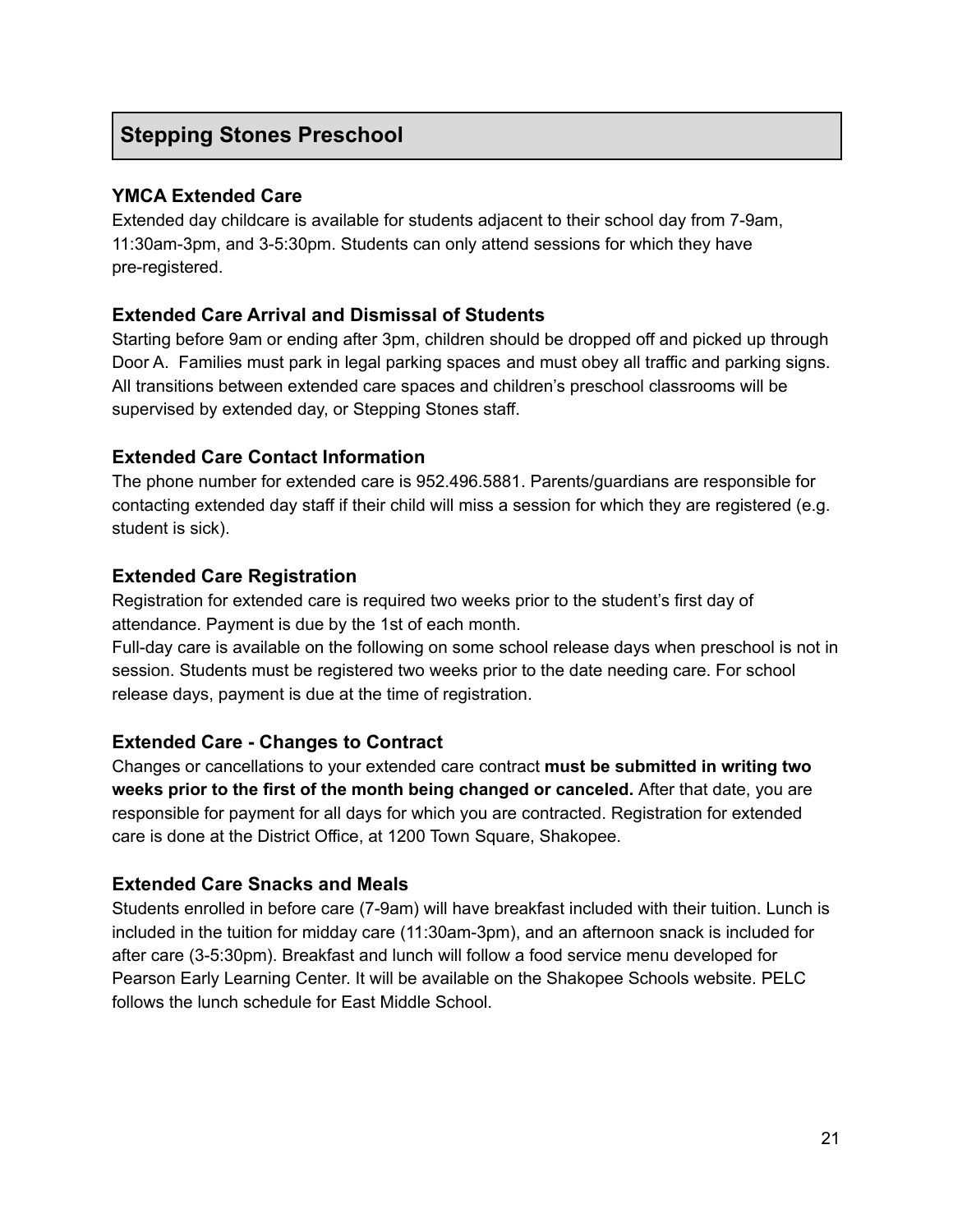# **ECFE and PACE**

### **Opportunities for You & Your Child to Learn & Grow Together in ECFE**

Contrary to the belief that raising children comes naturally, there is growing recognition that being a parent is extremely demanding and difficult work. **Early Childhood & Family Education (ECFE)** recognizes that parents are children's first, and most, significant teachers. It is our mission to strengthen families and enhance the ability of parents to provide the best environment for the healthy growth and development of their children. Please join us, and other parents, in supporting our district's youngest learners in preparing them for school success. For more information regarding any of our programs or services, **call 952.496.5875 or 952.496.5861.**

**ECFE** offers weekly classes for you and your child during the day, as well as during the evening. ECFE classes are for parents with children birth through age four. All classes include parent/child interaction time, and a parenting session. Some classes separate for parent education while others stay together for the duration of the session.

### **PACE Family Literacy**

The PACE Family Literacy program is a collaboration between Shakopee Schools, ECFE, and Adult Basic Education. Parents who are learning English as a second language, finishing their high school degree, or working on improving their work skills, may attend adult classes while their children participate in Early Childhood programming. Parents participate in weekly parenting classes as part of their curriculum.

#### **Sibling Care**

Sibling Care is available for families who need care for their other young children while attending a class, or an event, with another child. Sibling care is available Monday through Friday, unless otherwise indicated. Sibling care is not available for children in elementary. Caregivers are school district employees, who have experience in child development and caring for children. There is a fee for Sibling Care and registration is required to ensure sufficient staffing. Please make sure to register, and include the fee for Sibling Care, when completing your registration materials.

#### **Snacks**

Snacks are provided during ECFE and PACE classes. Our classrooms are peanut-free. We encourage nutritious snacks. If your child has a dietary restriction, please contact our office at 952.496.5861.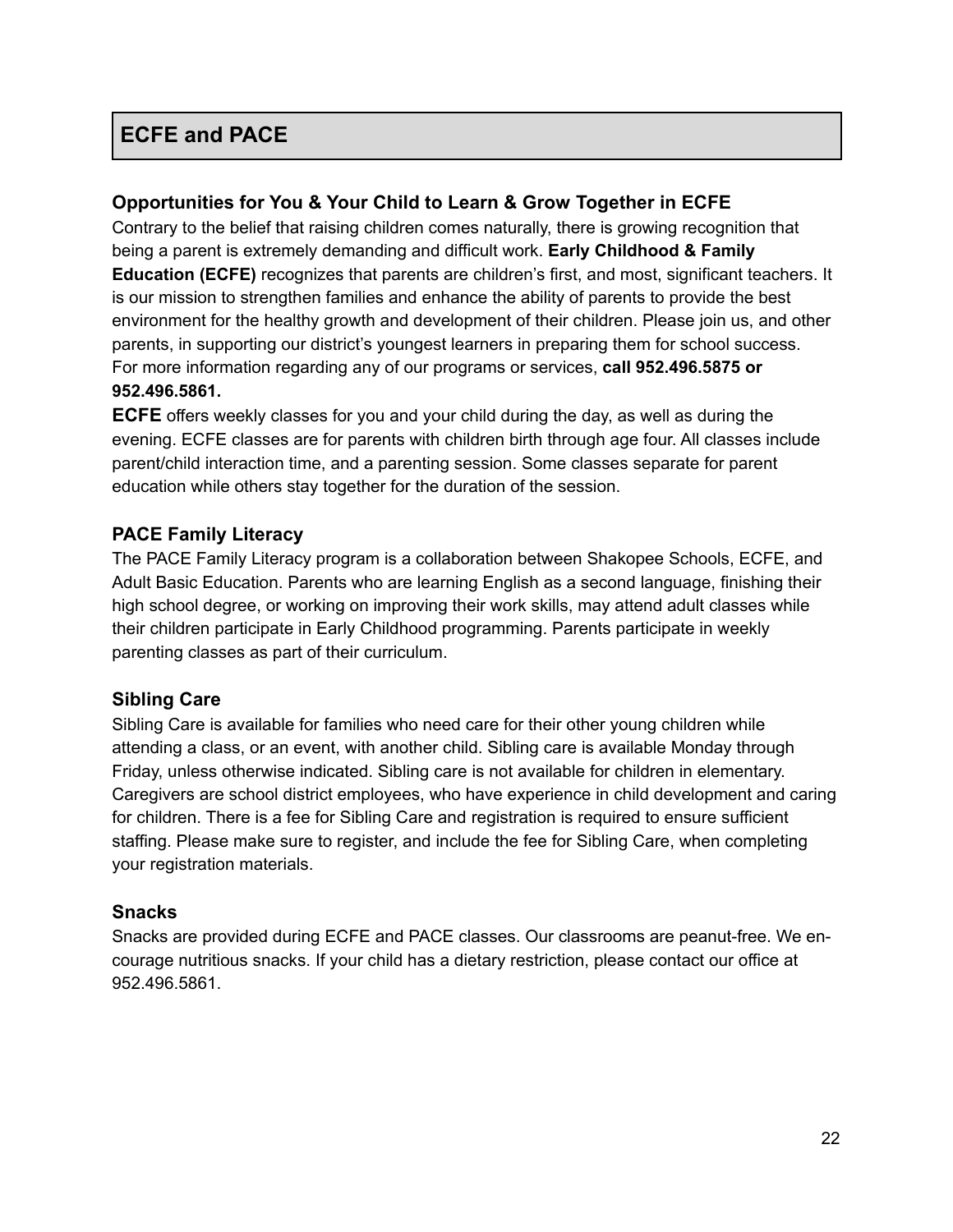# **ECFE and PACE**

### **Special Events**

We offer a variety of special events including field trips, speakers, and community events such as: Family Fun Nights, child enrichment classes, and home visits. For more information, check out the ECFE catalog on our website at www.shakopee.k12.mn.us.

# **Early Intervention and ECSE**

Shakopee Public Schools provides specialized services to young children, age birth to kindergarten, who demonstrate a developmental delay or have specialized needs, in the general areas of:

- Cognitive skills
- Speech and Language skills
- Large and fine motor skills
- Adaptive/functional skills
- Vision or hearing losses
- Social/Emotional skills

# **Referrals**

If you suspect your child may have a developmental delay and or need additional support, you can do the following:

- 1. Talk with your child's teacher. They can support you as you determine the next course of action and access special education services by making a referral for an evaluation.
- 2. Sign-up for Early Childhood Screening. If your child has not yet received Early Childhood Screening; this is a great place to start.
- 3. Call the Pearson Administrator or Special Services Assistant. Either person can contact the evaluation team, who will then be back in touch with you to determine next steps.
- 4. Make a Help Me Grow Referral by filling out the information located at Help Me Grow website at [www.helpmegrow.org](http://www.helpmegrow.org)

# **Evaluation for Special Education Services and Next Steps**

After a child receives a formal evaluation to identify specific needs, trained teachers, and related service providers, will work with the parents and/or the child to reach his or her greatest potential. In addition to special programming some students may qualify for the related services of occupational therapy, physical therapy, speech language therapy, and/or may demonstrate a need for assistive technology.